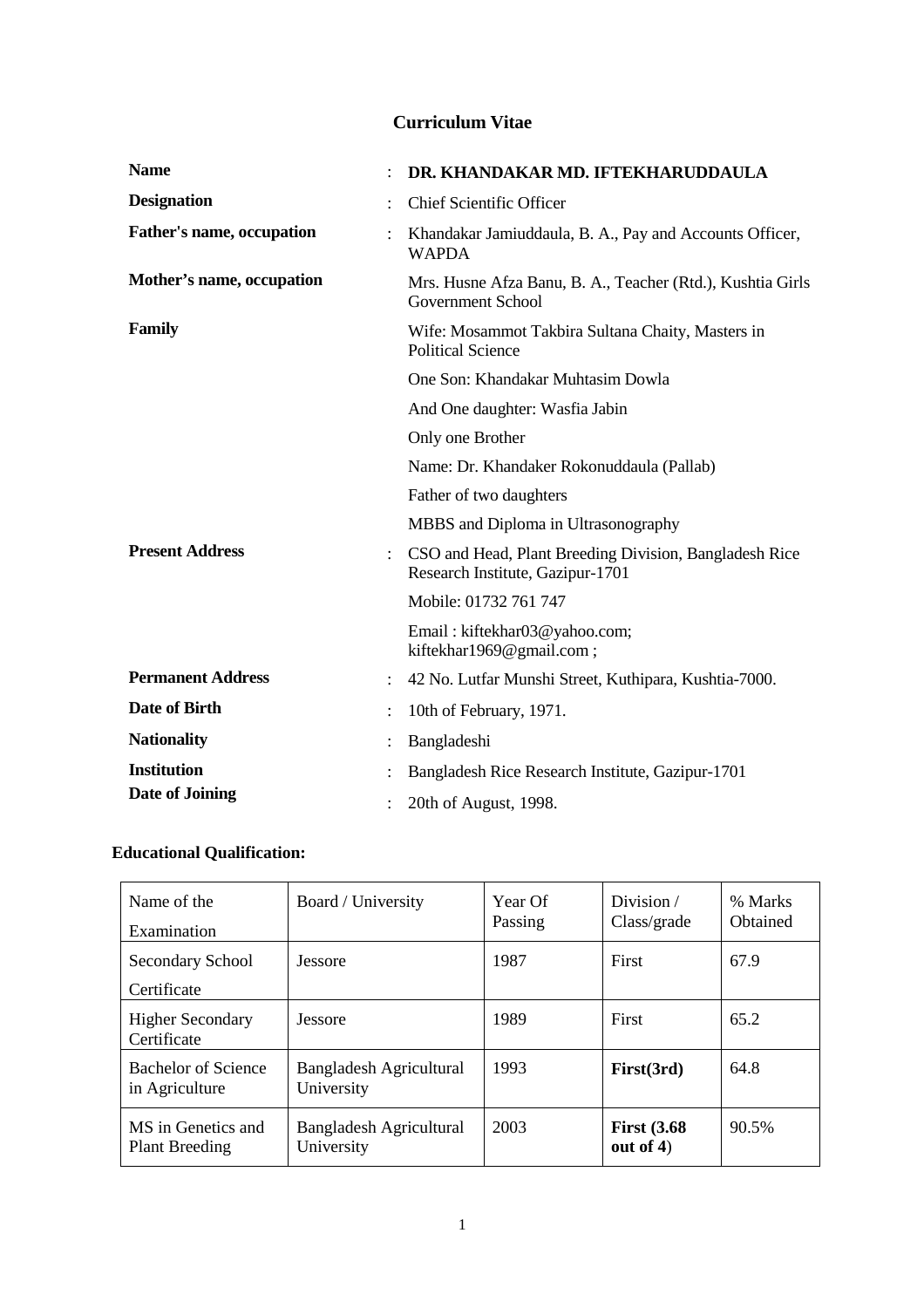|                | PhD in Genetics and   Bangladesh Agricultural | $\vert$ 2010 (30 July) $\vert$ Successfully completed |
|----------------|-----------------------------------------------|-------------------------------------------------------|
| Plant Breeding | University                                    |                                                       |

# **Service Experience:**

| <b>Position</b>                                  | Period          |              |                    |
|--------------------------------------------------|-----------------|--------------|--------------------|
|                                                  | From            | Tо           | <b>Total Yr/Mo</b> |
| Scientific Officer, Plant Breeding Division,     | 20 August 1998  | October 2003 | 5 years 1 month    |
| Bangladesh Rice Research Institute, R/S,         |                 |              |                    |
| $Comilla-3500$                                   |                 |              |                    |
| Scientific Officer, Plant Breeding Division,     | October 2003    | 30 May 2006  | 2 years 7 months   |
| Bangladesh Rice Research Institute, Gazipur-     |                 |              |                    |
| 1701                                             |                 |              |                    |
| Senior Scientific Officer, Plant Breeding        | 01 June 2006    | 12 January   | 4 years 7 months   |
| Division, Bangladesh Rice Research Institute,    |                 | 2011         |                    |
| Gazipur-1701                                     |                 |              |                    |
| Principal Scientific Officer, Plant Breeding     | 13 January 2011 | 31 October   | 8 years 9 months   |
| Division, Bangladesh Rice Research Institute,    |                 | 2018         |                    |
| Gazipur-1701                                     |                 |              |                    |
| Chief Scientific Officer (current charge), Plant | 01 November     | 20 November  |                    |
| Breeding Division, Bangladesh Rice Research      | 2018            | 2019         |                    |
| Institute, Gazipur-1701                          |                 |              |                    |
| Chief Scientific Officer, Plant Breeding         | 21 November     | On-going     |                    |
| Division, Bangladesh Rice Research Institute,    | 2019            |              |                    |
| Gazipur-1701                                     |                 |              |                    |
| Head, Plant Breeding Division, Bangladesh        | 09 December     | On-going     |                    |
| Rice Research Institute, Gazipur-1701            | 2018            |              |                    |
|                                                  |                 |              |                    |

# **Formal Training:**

(a) In Country  $(22)$ :

| SI# | Organization                     | Year |                | <b>Duration</b> | Name of program                                                                       |
|-----|----------------------------------|------|----------------|-----------------|---------------------------------------------------------------------------------------|
|     |                                  |      | Mos.           | Days            |                                                                                       |
| 1.  | <b>BRRI</b>                      | 1998 | $\mathfrak{D}$ | $\Omega$        | Rice production, Communication and Office                                             |
|     |                                  |      |                |                 | management                                                                            |
| 2.  | <b>BRRI</b>                      | 1999 | $\Omega$       | 4               | Workshop-cum-training in Rice Breeding $&$<br>Hybrid Rice Development (TCTTI Project) |
| 3.  | <b>BRRI</b>                      | 2000 | $\theta$       | 14              | MIS Data capture training course at institute                                         |
|     |                                  |      |                |                 | level                                                                                 |
| 4.  | AIS, Comilla                     | 2001 | $\Omega$       | 2               | <b>Development Communication</b>                                                      |
| 5.  | <b>BARD, Comilla</b>             | 2004 | 4              | $\Omega$        | Foundation training course for NARS                                                   |
|     |                                  |      |                |                 | scientists                                                                            |
| 6.  | <b>BRDTI, Sylhet</b>             | 2004 | $\Omega$       | 7               | Rural development and poverty alleviation                                             |
| 7.  | <b>BRTC, Gazipur</b>             | 2004 | $\theta$       | 21              | Special light driving training                                                        |
| 8.  | <b>BARC &amp; FAO</b>            | 2009 | $\theta$       | 5               | <b>Intellectual Property Rights</b>                                                   |
| 9.  | <b>BARC</b>                      | 2011 | $\theta$       | 5               | Project Development and Management                                                    |
| 10. | <b>BARD</b>                      | 2011 | $\theta$       | 14              | Administrative and Financial Management                                               |
| 11. | <b>Engineering Staff College</b> | 2013 | $\theta$       | 3               | <b>Public Procurement Management</b>                                                  |
| 12. | <b>BRRI</b>                      | 2013 | $\theta$       | $\overline{2}$  | Digital ECNEC and Project Planning System                                             |
|     |                                  |      |                |                 | Software                                                                              |
| 13. | Plant Breeding Division,         | 2014 | $\Omega$       | 25              | Molecular Biology Application in Plant                                                |
|     | <b>BRRI (KOICA)</b>              |      |                |                 | <b>Breeding</b>                                                                       |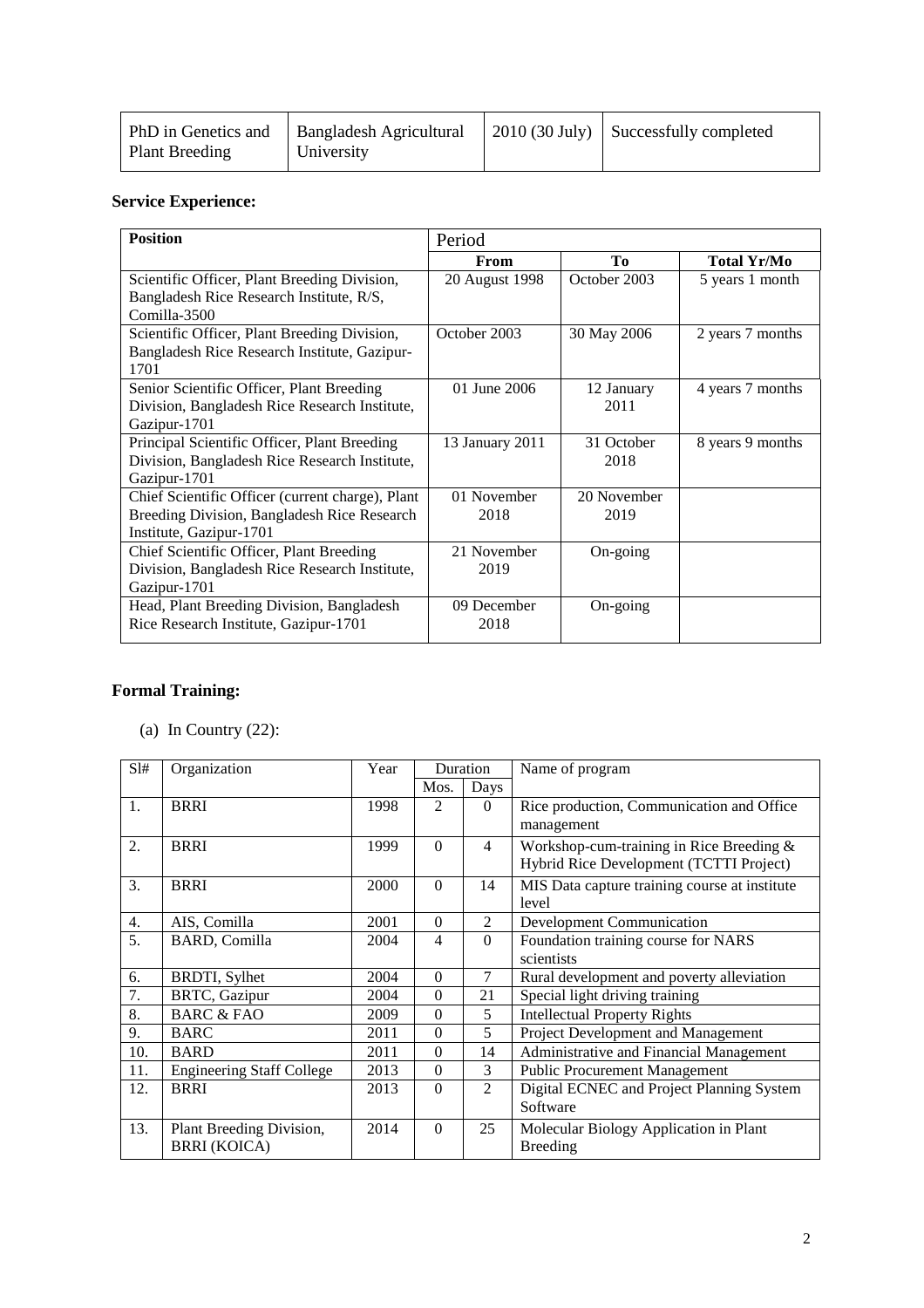| 14. | <b>BRRI</b> (TRB-BRRI Project) | 2017 | $\Omega$ | 4              | Design and Analysis of Breeding Trials                                                                        |
|-----|--------------------------------|------|----------|----------------|---------------------------------------------------------------------------------------------------------------|
| 15. | <b>BRRI</b> (TRB-BRRI Project) | 2017 | $\theta$ | $\overline{c}$ | Application of DryStore Technology on Rice<br>Seed                                                            |
| 16. | <b>BRRI</b> (TRB-BRRI Project) | 2017 | $\Omega$ | 1              | Maintenance and operation of RGA<br>Greenhouse                                                                |
| 17. | <b>BRRI</b> (TRB-BRRI Project) | 2017 | $\Omega$ | 1              | Hands-on Training on P-rep Design                                                                             |
| 18. | <b>BRRI</b> (TRB-BRRI Project) | 2017 | $\Omega$ | $\overline{4}$ | Hands on training on barcoding, data<br>collection and post-harvest operations                                |
| 19. | <b>BRRI</b> (TRB-BRRI Project) | 2018 | $\Omega$ | $\overline{c}$ | 'Breeding for Online Data Management<br>System' and 'Estimation of Genetic Gain of<br>Breeding Lines Using R' |
| 20. | <b>BRRI</b> (TRB-BRRI Project) | 2018 | $\Omega$ | 5              | 'Breeding4Rice for Online Data Management<br>System'                                                          |
| 21. | <b>BRRI</b> (TRB-BRRI Project) | 2018 | $\theta$ | 3              | Bioinformatics data management, TASSEL 5<br>software and leaf sampling logistics                              |
| 22. | <b>BRRI</b> (TRB-BRRI Project) | 2018 | $\Omega$ | 1              | Statistical approach to genetic gain assessment<br>using R/ASREML packages                                    |
| 23. | <b>BRRI</b> (TRB-BRRI Project) | 2020 | $\Omega$ | 11             | Application of Bioinformatics in Rice<br>Improvement                                                          |

(b) Abroad (7):

| SI# | Country     | Year |          | Duration | Name of program                                                                                                        |
|-----|-------------|------|----------|----------|------------------------------------------------------------------------------------------------------------------------|
|     |             |      | Mos.     | Days     |                                                                                                                        |
| 1.  | Australia   | 1999 |          | 26       | <b>Plant Biotechnology</b>                                                                                             |
| 2.  | Thailand    | 2003 | $\Omega$ | 5        | ISTA/FAO/APAARI-Workshop on<br>Electrophoretic and PCR based methods<br>for Varietal Verification and GMO<br>detection |
| 3.  | Philippines | 2005 | $\Omega$ | 5        | Introduction to The SAS System for<br>Windows                                                                          |
| 4.  | Philippines | 2006 | $\theta$ | 12       | Increasing the Impact of Rice Breeding<br>Programs                                                                     |
| 5.  | Philippines | 2006 | $\Omega$ |          | <b>Advanced Microsoft Office PowerPoint</b><br>2003                                                                    |
| 6.  | Philippines | 2007 | $\Omega$ | 24       | <b>English for Conversation Course for Rice</b><br>Scientists                                                          |
| 7.  | <b>USA</b>  | 2013 | $\Omega$ | 12       | <b>Modeling Low Emission Development</b><br><b>Strategies</b>                                                          |

## **PUBLICATIONS:**

- No. of full paper as the Principal Author- 19
- No. of full paper as Co-Author- 51
- No. of Books/Monographs/ Bulletins 11
- No. of papers in the Seminar/ Symposium/ Workshop- 4
- No. of Abstract and Popular Acrticles-24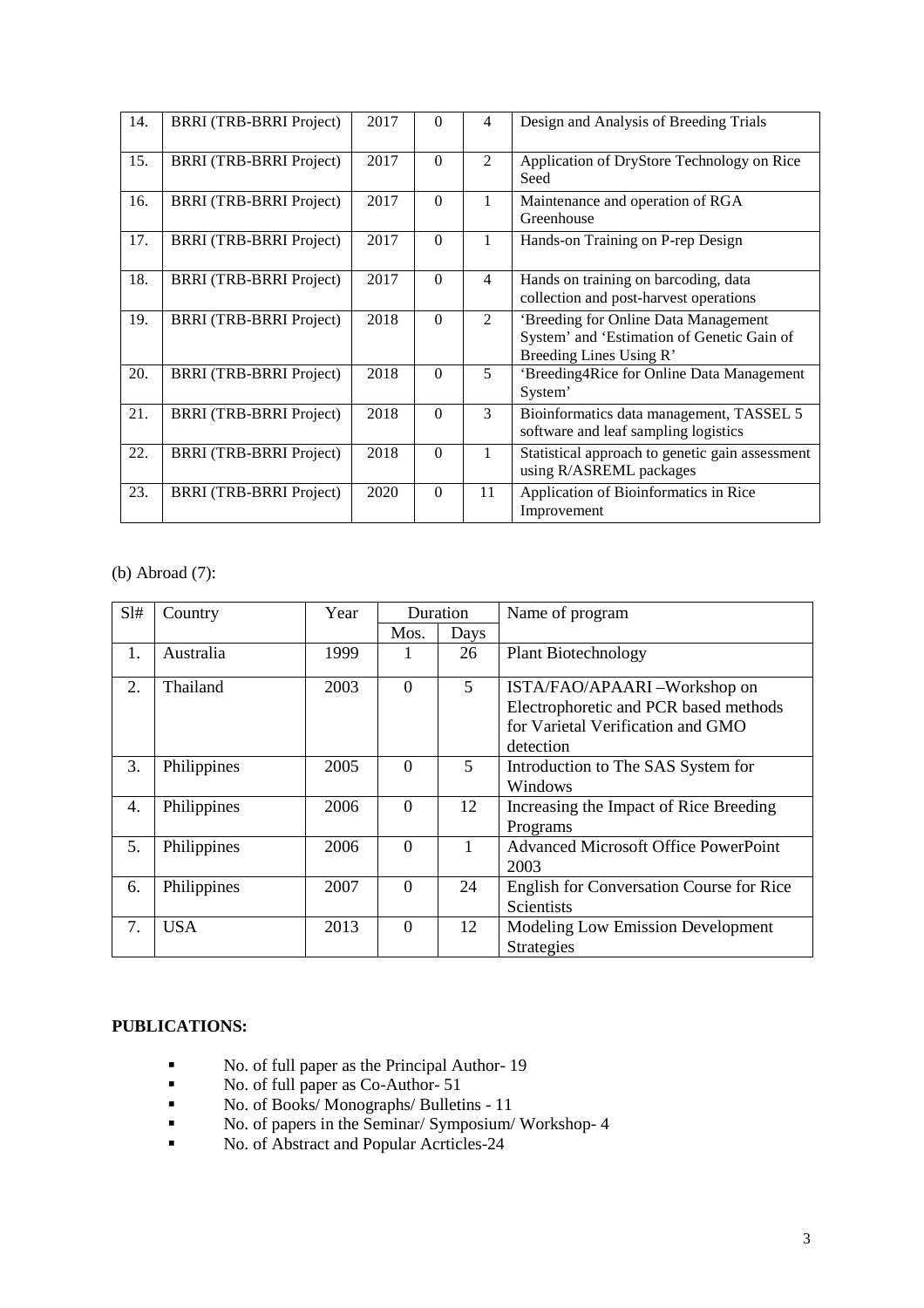Totally 15 journal papers have Impact Factor and published in international peer-reviewed journal. *H-Index: 16, i-10- Index: 20* 

# **List of Publications (109)**

## **A. Scientific Journals (70)**

- (I) **Full Paper (70)**
- **(a) Paper published in the Reputed International Journal (17)**
- (i) As Principal-author (6)
- 1. **Iftekharuddaula, K. M**, Khaleda Akter, M. S. Hassan and M. A. Badshah. 2002. Genotypeenvironment interaction in irrigated rice in Bangladesh. **Thai J. Agric. Sci.** 35 (3) : 229-236.
- 2. **Iftekharuddaula, K. M.**, M. A. Newaz, M. A. Salam, H. U. Ahmed, M. A. A. Mahbub, E. M. Septiningsih, B. C. Y. Collard, D. L. Sanchez, A. M. Pamplona and D. J. Mackill. 2011. Rapid and high-precision marker assisted backcrossing to introgress the *SUB1* QTL into BR11, the rainfed lowland rice mega variety of Bangladesh. **Euphytica.** 178: 93-97.
- 3. **Iftekharuddaula, K. M.**, M. A. Salam, M. A. Newaz, H. U. Ahmed, B. C. Y. Collard, E. M. Septiningsih, D. L. Sanchez, A. M. Pamplona and D. J. Mackill. 2012. Comparison of phenotypic versus marker-assisted background selection for the *SUB1* QTL during backcrossing in rice. **Breeding Science.** 62: 216–222.
- 4. **Iftekharuddaula, K. M.**, H. U. Ahmed, S. Ghosal, Z. R. Moni, A. Amin and M. S. Ali, 2015: Development of New Submergence Tolerant Rice Variety for Bangladesh Using Marker-Assisted Backcrossing. **Rice Sci. 22**(1): 16-26.
- 5. **Iftekharuddaula, K.M.**, S. Ghosal, Z. J. Gonzaga, A. Amin, H. N. Barman, R. Yasmeen, M. M. Haque, J. Carandang, B. C. Y. Collard and E. M. Septiningsih. 2015. Allelic diversity of newly characterized submergence-tolerant germplasm from Bangladesh. **Genetic Resources and Crop Evolution.** DOI 10.1007/s10722-015-0289-4.
- 6. **Iftekharuddaula, KM**, HU Ahmeda, Sharmistha Ghosala, Al Amina, ZR Monia, BP Ray, HN Barmana, MA Siddiquea, BCY Collard and EM Septiningsih. 2016. Development of early maturing submergence-tolerant rice varieties for Bangladesh. **Field Crops Research**. 190: 44- 53.
- (ii) As Co-author (11)
- 1. Rahman, M. M., M. G. Rasaul, M. A. Hossain, **K. M. Iftekharuddaula** and H. Hasegawa. 2012. Molecular Characterization and Genetic Diversity Analysis of Rice (*Oryza sativa* L.) using SSR Markers. **Journal of Crop Improvement.** 26(2): 244-257.
- 2. Collard, B.C.Y. E.M. Septiningsih, S.R. Das, J. J. Carandang, A. M. Pamplona, D. L. Sanchez, Y. Kato, G. Ye, J. N. Reddy, U. S. Singh, **K. M. Iftekharuddaula**, R. Venuprasad, C. N. Veracruz, D. J. Mackill and A. M. Ismail. 2013. Developing new flood-tolerant varieties at the international rice research institute (IRRI). **SABRAO Journal of Breeding and Genetics.** 45  $(1): 42-56.$
- 3. Haque, M. M., H. R. Pramanik, J. K. Biswas, **K. M. Iftekharuddaula** and M. Hasanuzzaman. 2015. Comparative performance of hybrid and elite inbred rice varieties with respect to their sourcesink relationship. **The Scientific World Journal.** Volume 2015, Article ID 326802, 11pages, http://dx.doi.org/10.1155/2015/326802.
- 4. Syed MA, **KM Iftekharuddaula**, MAK Mian, MG Rasul, GKMM Rahmam, GM Panaullah, JG Lauren, JM Duxbury and PS Biswas. 2016. Main effect QTLs associated with arsenic phyto-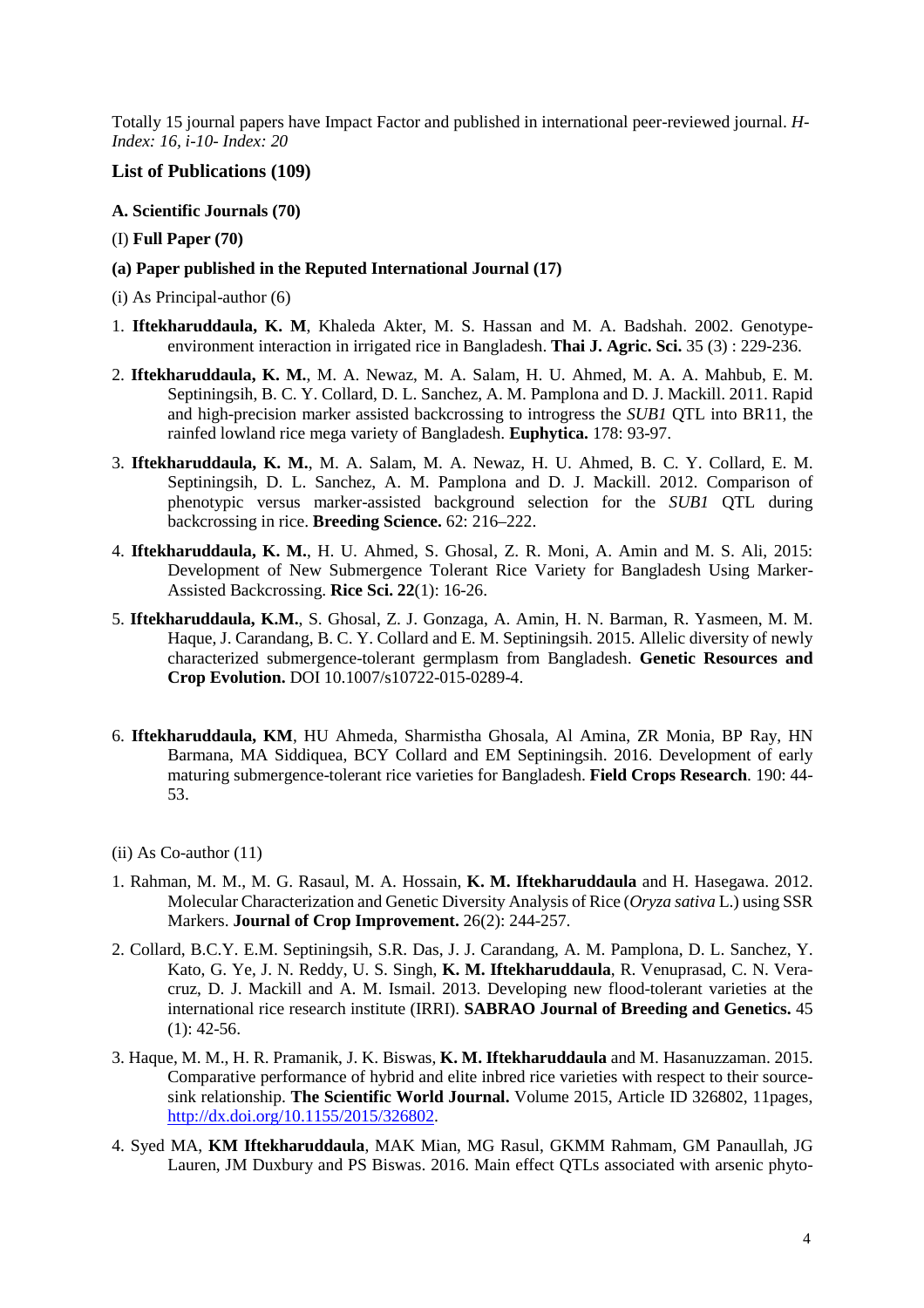toxicity tolerance at seedling stage in rice (*Oryza sativa* L.). **Euphytica**. DOI 10.1007/s10681- 016-1683-5.

- 5. Moni ZR, MA Ali, MS Alam, MA Rahman, MR Bhuiyan,MS Mian, **KM Iftekharuddaula**, MA Latif and MAI Khan. 2016. Morphological and Genetical Variability among *Rhizoctonia solani*  Isolates Causing Sheath Blight Disease of Rice. **Rice Science**. 23(1): 42-50.
- 6. Bertrand C.Y. Collard, Joseph Beredo, Bert Lenaerts, Rhylyx. Mendoza, Ronald Santelices, Vitaliano. Lopena, Holden Verdeprado, Chitra Raghavan, Glenn B. Gregorio, Leigh Vial, Matty Demont, **Khandakar M. Iftekharuddaula**, Mohammad Akhlasur. Rahman, Joshua N. Cobb, Mohammad Rafiqul Islam. 2017. Revisiting rice breeding methods – evaluating the use of rapid generation advance (RGA) for routine rice breeding. **Plant Production Science**. https://doi.org/ 10.1080/1343943X. 2017.1391705.
- 7. Sandhu, N., Subedi, S.R., Yadaw, R.B., Chaudhary, B., Prasai H., **Iftekharuddaula, K.**, Thanak, T., Thun, V., Battan, K.R., Ram, M., Venkateshwarlu, C., Lopena, V., Pablico P., Maturan, P.C., Sta. Cruz M.T., Raman, K.A., Collard, B. and Kumar, A. 2017. Root Traits Enhancing Rice Grain Yield under Alternate Wetting and Drying Condition. **Frontiers in Plant Science**. doi: 10.3389/fpls.2017.01879.
- 8. Dar, M.H., Zaidi, N.W., Waza, S.A., Verulkar, S.B., Ahmed, T., Singh, P.K., Roy, S.K.B, Chaudhary, B., Yadav, R., Islam, M.M., **Iftekharuddaula, K.M.**, Roy, J.K., Kathiresan, R.M., Singh, B.N., Singh, U.S. & Ismail, A.M.2018. No yield penalty under favorable conditions paving the way for successful adoption of flood tolerant rice. **Scientific Reports**. 8:9245. DOI: 10.1038/s41598-018-27648-y.
- 9. Syed, M. A., **K.M. Iftekharuddaula**, P.S. Biswas, N. Akter and M. Hossain. 2019. Assessment of Genetic Diversity in Arsenic Contaminated Rice Using SSR Markers. Trends Applied Sci. Res., 14 (3): 178-185.
- 10. Syed, M. A., **K. M. Iftekharuddaula**, M. G. Rasul, G. K. M. Mustafizur Rahmam, G. M. Panaullah, J. M. Duxbury, M. Hossain, P. S. Biswas. 2019. Development and Standardization of a Simple and Quick Screening Protocol for Arsenic Phyto-toxicity Tolerance at Seedling Stage in Rice. Food Science and Technology. 7(3): 31-40.
- 11. Sandhu N, Yadaw RB, Chaudhary B, Prasai H, **Iftekharuddaula K**, Venkateshwarlu C, Annamalai A, Xangsayasane P, Battan KR, Ram M, Cruz MTS, Pablico P, Maturan PC, Raman KA, Catolos M and Kumar A. 2019. Evaluating the Performance of Rice Genotypes for Improving Yield and Adaptability Under Direct Seeded Aerobic Cultivation Conditions. Front. Plant Sci. 10:159. doi: 10.3389/fpls.2019.00159

## **(b) Paper published in other International and National Journal (53)**

- (i) As Principal Author (13)
- 1. **Iftekharuddaula, K. M**, M. A. Badshah, M. S. Hassan, M. K. Bashar and Khaleda Akter. 2001. Genetic variability, character association and path analysis of yield components in irrigated rice (*Oryza sativa* L.). Bangladesh J. Pl. Breed. Genet. 14 (2) : 43-49.
- 2. **Iftekharuddaula, K. M.**, M. S. Hassan, M. J. Islam, M. A. Badshah, M. R. Islam and Khaleda Akter. 2001. Genetic evaluation and selection criteria of hybrid rice in irrigated ecosystem of Bangladesh. Pakistan Journal of Biological Sciences. 4 (7): 790-792.
- 3. **Iftekharuddaula, K. M**, Khaleda Akter, M. K. Bashar and M. R. Islam. 2002. Genetic parameters and cluster analysis of panicle traits in irrigated rice. Bangladesh J. Pl. Breed. Genet. 15 (1 ) : 49-55.
- 4. **Iftekharuddaula, K. M**, Khaleda Akter, M. S. Hassan, Kaniz Fatema and Adil Badshah. 2002. Genetic divergence, character association and selection criteria in irrigated rice. OnLine Journal of Biological Sciences. 2 (4) : 243-246.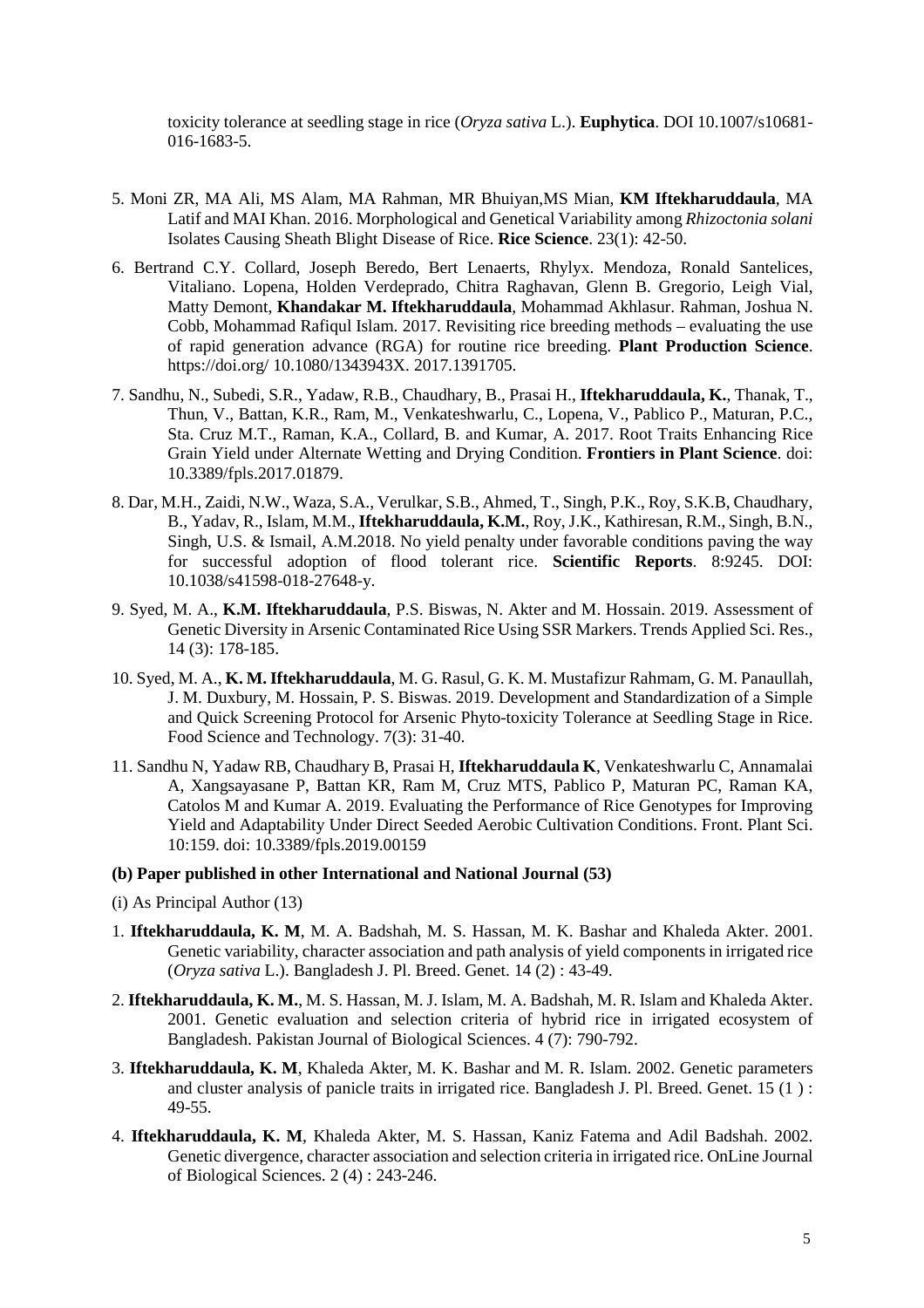- 5. **Iftekharuddaula, K. M.**, M. A. Salam, Khaleda Akter and M. K. Bashar. 2004. Combining ability of panicle characters in rice (*Oryza sativa* L.). Bangladesh J. Pl. Breed. Genet. 17(2) : 21-26.
- 6. **Iftekharuddaula, K. M.,** M. A. Salam, M. A. Newaz and Md. Enamul Haque. 2005. *Per Se* Performance, Specific Combining Ability, Heterosis and Interrelationships among them for Yield and Yield Components in Rice (*Oryza sativa* L.). Bulletin of the Institute of Tropical Agriculture, Kyushu University. 27 : 1-10.
- 7. **Iftekharuddaula, K. M.,** M. A. Newaz, M. A. Salam, and R. Yasmeen. 2007. General and specific combining ability effects for growth-physiological characters in an 8X8 half-diallel cross of rice. Intl. J. BioRes. 3(1): 37-44.
- 8. **Iftekharuddaula, K. M.,** M. A. Newaz, S. Khatun and M. S. Parveen. 2007. Genetic variability, character association and path coefficient analysis for physiological trait in a diallel cross of rice. Bangladesh Rice J. 12(1&2): 51-56.
- 9. **Iftekharuddaula, K. M.,** M. A. Newaz, S. Khatun and M. A. Hossain. 2008. Heterosis of yield and physiological characters in diallel cross of rice (*Oryza sativa* L.). Bangladesh J. Agric. 33(1): 51-60.
- 10. Iftekharuddaula, K. M., M. A. Newaz, M. A. Salam<sup>1</sup> and Khaleda Akter. 2008. Genetic analysis for panicle characters in diallel cross of rice (*Oryza sativa* L.). Banglasdesh J. Agril. Res. 33 (3): 631-638.
- 11. **Iftekharuddaula, K. M.**, M. A. Newaz, P. S. Biswas and M. K. Bashar. 2008. Genetic components of grain characters in rice. Bangladesh J. Pl. Breed. Genet. 21(1): 36-41.
- 12. **Iftekharuddaula, K. M.**, M. A. Newaz, Khaleda Akter and M. A. Hossain. 2008. Genetic variability, character associations and path analysis for yield contributing characters in hybrid population of rice. Bangladesh Journal of Agriculture. 33(1): 39-44.
- 13. **Iftekharuddaula, K. M.**, M. A. Newaz, M. A. Salam and Khaleda Akter. 2008. Combining ability of Grain Characters in an 8X8 Diallel Cross of rice. SAARC Jn. of Agri. 6(1): 29-38.
- (ii) As co-author (40)
- 1. M. R. Islam, **K. M. Iftekharuddaula,** Khaleda Akter, M. A. R. Bhuiyan and M. A. Salam. 2001. Genotype-location interaction and phenotypic stability of rainfed lowland rice genotypes. Bangladesh J. Pl. Breed. Genet. 14 (2): 21-26.
- 2. Khaleda Akter, M. K. Bashar, **K. M. Iftekharuddaula**, M. S. Ahmed and E. S. M. H. Rashid. 2002. Genetic diversity among irrigated traditional and modern rice germplasm. OnLine Journal of Biological Sciences. 2 (10): 659-661.
- 3. Bashar, M. K., Khaleda Akter, **K. M. Iftekharuddaula** and M. S. Ali. 2003. Genetics of leaf water potential and its relationship with drought avoidance components in rice (*Oryza sativa* L.). OnLine Journal of Biological Sciences. 3 (9): 760-765.
- 4. Khaleda Akter, **K. M. Iftekharuddaula**, M. K. Bashar and M. Z. A. Sarkar. 2004. Genetic variability, correlation and path analysis in irrigated hybrid rice. Journal of Subtropical Agricultural Research and Development. 2(1): 17-23.
- 5. M.S. Hossain, M. Khalequzzaman, O.I. Joarder, **K.M. Iftekharuddaula** and S.A. bakul. 2005. Genetic variability, character association and path analysis in rice genotypes. J. Bangladesh Soc. Agric. Sci. Technol. 2(3&4): 121-124.
- 6. Haque, M.E., **K.M. Iftekharuddaula** and M.S. Hawlader. 2005. Screening of rice germplasm against root characters related to drought tolerance in rice. Banglasdesh J. Agril. Res. 30(3): 373-383.
- 7. Pervin, M.S., R. Yasmeen, **K.M. Iftekharuddaula**, A. Islam and M.S. Islam. 2005. Effect of seedling age and depth of water on submergence tolerance of T. Aman rice varieties. Int. J. Sustain. Agril. Tech. 1(4): 1-7.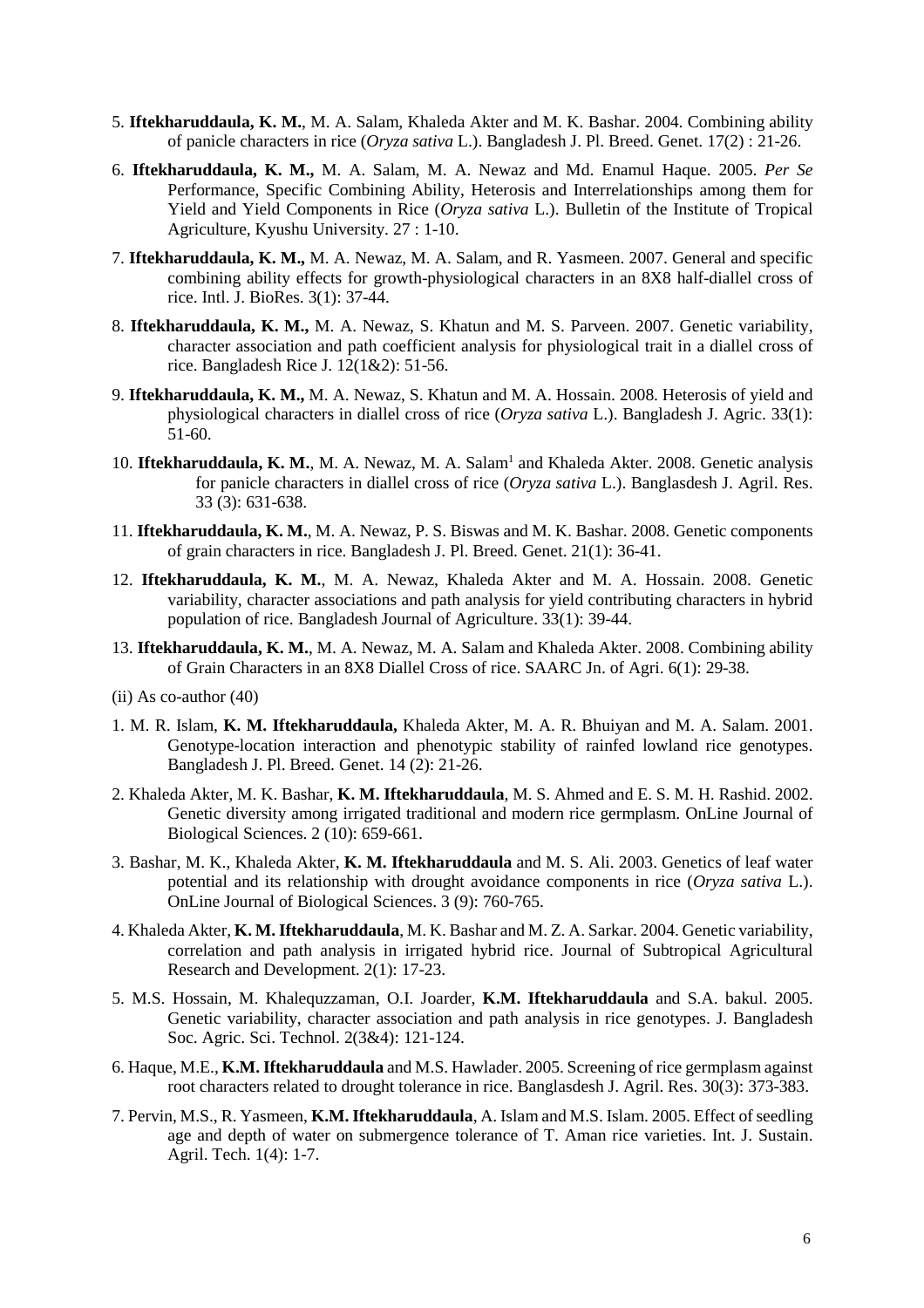- 8. Pervin, M.S., R. Yasmeen, M.S. Islam and **K.M. Iftekharuddaula**. 2005. Growth behavior of plants as affected by N, P, K and S fertilization at post submergence during T. Aman season. Bangladesh J. Prog. Sci. & Tech. 3(1): 9-12.
- 9. Habib, S.A., **K.M. Iftekharuddaula**, M.K. Bashar, Khaleda Akter and M.K. Hossain. 2007. Genetic variation, correlation and selection indices in advanced breeding lines of rice (*Oryza sativa* L.). Bangladesh J. Pl. Breed. Genet. 20(1): 25-32.
- 10. Khaleda Akter, M. S. Ahmed, P. S. Biswas and **K. M. Iftekharuddaula**. 2007. Genetic diversity in irrigated rice. Bangladesh Rice J. 12(1&2): 79-83.
- 11. M.S. Hossain, O.I. Joarder, M. Rahman and **K.M. Iftekharuddaula**. 2007. Estimation of genetic parameters, character association and path analysis in wheat. Intl. J. BioRes. 2(4): 11-14.
- 12. Rashid, E.S.M.H., **K.M. Iftekharuddaula**, R. Yasmeen and A.M. Nurunnabi. 2007. Genetic parameter, character association and path coefficient analysis of hybrid population for grain characters in an 8-parent diallel population in rice. Intl. J. BioRes. 3(3): 8-13.
- 13. Hossain, M.Z., M.G. Rasul, M.S. Ali, **K.M. Iftekharuddaula** and M.A.K. Mian. 2007. Molecular characterization and genetic diversity in fine grain and aromatic landraces of rice (*Oryza sativa* L.) using microsatellite markers. Bangladesh J. Pl. Breed. Genet. 20(2): 01-10.
- 14. Khaleda Akter, M. K. Bashar, M. A. Hossain and **K. M. Iftekharuddaula**. 2008. Gene Action of Yield Contributing New Plant Type Traits in Rice (*Oryza sativa* L.). Genetics and Breeding. 37(1-2): 31-43.
- 15. Khatun, M., T. L. Aditya, M. A. Rahman, **K. M. Iftekharuddaula** and M. A. Salam. 2010. Stability Analysis of Premium Quality Rice Genotypes (*Oryza sativa* L.). Int. J. BioRes. 8(2): 1-5.
- 16. Hosan, S. M., N. Sultana, **K. M. Iftekharuddaula**, M. N. U. Ahmed and S. Mia. 2010. Genetic divergence in landraces of Bangladesh rice (*Oryza sativa* L.). The Agriculturists. 8(2): 28-34.
- 17. Sultana, N., S. M. H. A. Rabbi, **K. M. Iftekharuddaula**, L. Farzana and M. A. latif. 2010. Genetic variability, character association and path analysis of yield components in some landraces of rice (*Oryza sativa* L.). J. Bangladesh Soc. Agric. Sci. Technol. 7(1&2): 15-19.
- 18. Aditya, T.L., M.A. Salam, H.U. Ahmed, M. Khatun, A. A. Mahbub, A.K.G.M.E. Hoque, M. A. Kader, **K. M. Iftekharuddaula**, M. R. Islam and A. R. Bhuiyan. 2010. BRRI dhan49: A complementary variety to BR11 and supplementary variety to BRRI dhan32 in rainfed low land rice environment. Bangladesh Rice J. 15 (1): 57-61.
- 19. Ali, M. G., **K. M. Iftekharuddaula**, M. K. Hossain, M. E. Hoque, A. Ismail and D. Mackill. 2013. Performance of some promising rice genotypes under flood prone areas. Bangladesh Agron. J. 16(1): 23-28.
- 20. Ray, B. P., **K. M. Iftekharuddaula** and S. Ghosal. 2014. Marker Assisted Backcross for the development of submergence tolerant rice (*Oryza sativa* L.). J. Biol. Chem. Research. 31(1): 1- 5.
- 21. Ray, B.P., **K.M. Iftekharuddaula** and M.S. mahfuz. 2014. Genetic evaluation and adaptability of submergence tolerant genotypes under flash flood condition. Int. J. Phar. & Biomedi. Rese. 1(1): 7-11.
- 22. Ara, A., Uddin, A. B. M. A., Iftekharuddaula, K.M., Saikat, M.M.H. and Khan, M.A.I. 2015. Introgression of Sub1 QTL into a rainfed lowland rice variety of Bangladesh using markerassisted backcross approach. International Journal of Research. 2(5): 233-245.
- 23. Kulsum, M.U., Hasan, M.J., Haque, M.N., Uddin, M.S. and **Iftekharuddaula, K.M.** 2015. Effect of genotype-environment interaction on grain yield of exotic rice (*Oryza sativa* L.) hybrids. Bangladesh J. Bot. 44(4): 507-514.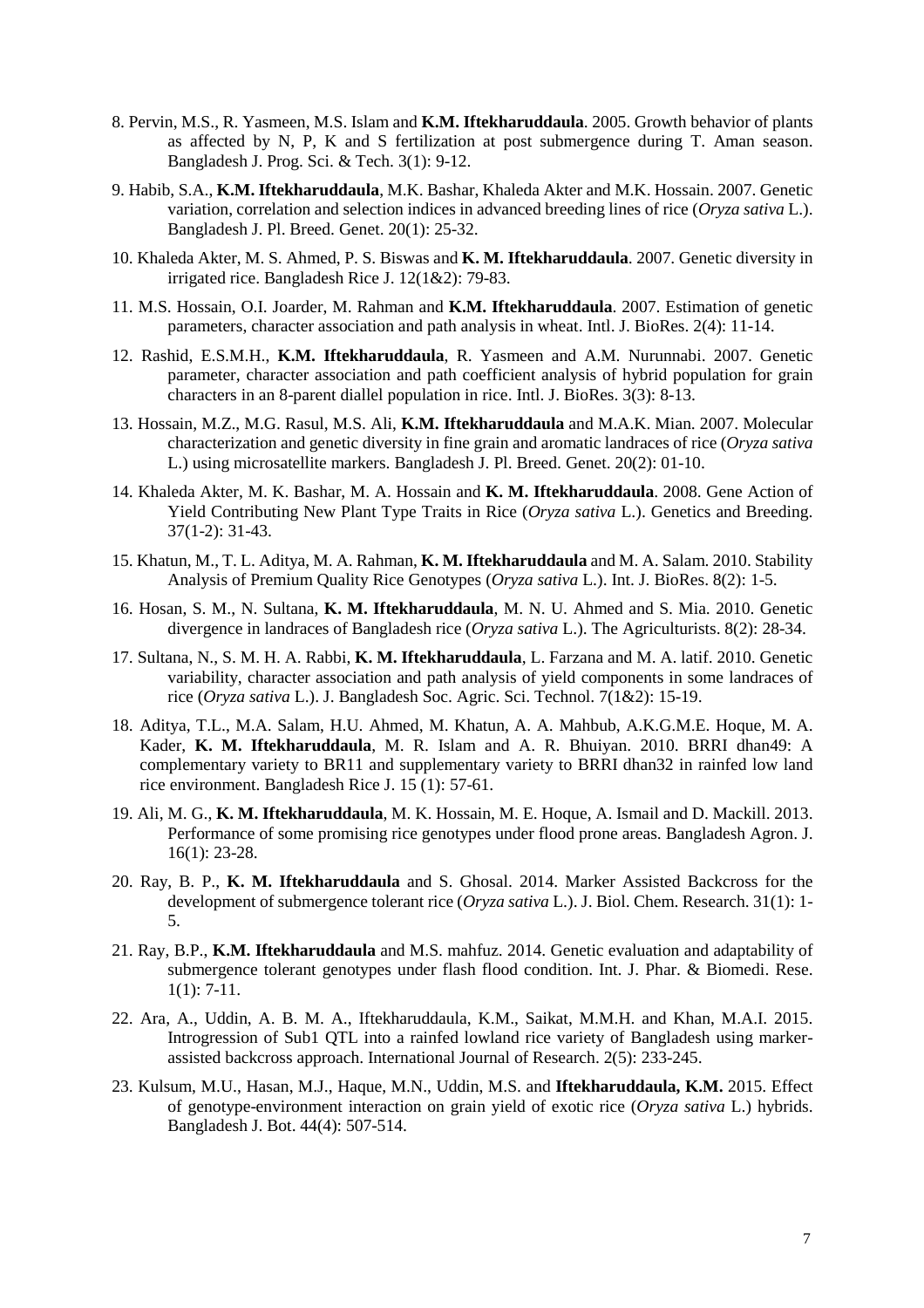- 24. Bari, M. N., N. Ahmed, S. S. Haque, M. F. Rabbi and K.M. Iftekharuddaula. 2015. Impact of Recommended Integrated Pest Management Practices for Rice Insect in Bangladesh. Bangladesh Rice J. 19(1):15-29.
- 25. MS Kabir, MU Salam, A Chowdhury, NMF Rahman, **KM Iftekharuddaula**, MS Rahman, MH Rashid, SS Dipti, A Islam, MA Latif, AKMS Islam, MM Hossain, B Nessa, TH Ansari, MA Ali and JK Biswas. 2016. Rice Vision for Bangladesh: 2050 and Beyond. Bangladesh Rice J. 19(2): 1-18.
- 26. M. S. Ahmed and **Khandakar Md. Iftekharuddaula**. 2017. Selection of Core Collection from Jesso-Balam Rice(Oryza sativa L.) Accessions Using Quantitative, Qualitative and Molecular Characters-A Review. The Agriculturists. 15 (1):170-181.
- 27. Kabir, M. E., **K. M. Iftekharuddaula**, M. A. I. Khan, M. A. K. Mian and N. A. Ivy. 2017. Marker assisted introgression of bacterial blight Resistant gene into submergence tolerance rice Variety BRRI dhan52. Bangladesh J. Agril. Res. 42(3): 403-411.
- 28. Akter, S., S. Pervin, **K M Iftekharuddaula**, A. Akter and R. Yasmeen. 2016. Characterization and Evaluation of Aerobic Rice Genotypes under Transplanted Condition. Bangladesh Rice J. 20 (1): 45-50, 2016.
- 29. Amin, A., **K.M. Iftekharuddaula**, A. Sarker, M.A. Kader, A.H. Talukder, T.L. Aditya, M.A. Ali, M.S. Kabir. 2018. Exploration of SNORKEL1 (SK1) and SNORKEL2 (SK2) QTLs in Deep Water Rice Germplasm Through Genotyping and In-silico Approach. American Journal of Plant Biology. 3(4):33-40. doi: 10.11648/j.ajpb.20180304.11.
- 30. Kulsum, M. U., **Iftekharuddaula, K. M.,** Hasan, M., Hasan, M. J., Amin, A., Rasul, M. G., Islam, M. M. and Karim, M. A. 2019. Evaluation of submergence tolerant rice genotypes through agronomic traits. Bangladesh J. Ecol. 1 (1): 17-22.
- 31. Kulsum, M. U., **Iftekharuddaula, K. M.**, Hasan, M., Hasan, M. J., Amin, A., Rasul, M. G., Islam, M. M. and Karim, M. A. 2019. Estimation of genetic variability, correlation and path coefficient analysis for evaluation of submergence tolerant rice genotypes. Bangladesh J. Ecol. 1 (1): 35- 41.
- 32. Amin, A., **K.M. Iftekharuddaula**, A. Sarker, A. H. Talukder, S. Ghoshal, A. K. M. Shalahuddin, T. L. Aditya, M. A. Ali, B. Collard. 2019. Identification of Novel Submergence Tolerant Local Rice Cultivars of Bangladesh. International Journal of Genetics and Genomics. 6(4): 44-51.
- 33. Rahman, M., Quddus, M. R. & Jahan, N. & Rahman, M. & Sarker, M.R.A. & Hossain, H. & **Iftekharuddaula, K**. 2019. Field Rapid Generation Advance: An Effective Technique for Industrial Scale Rice Breeding Program. The Experiment. 47. 2659-2670.
- 34. Syed, M. A., **K.M. Iftehkaruddaula**, N. Akter and P.S. Biswas. 2019. Molecular Diversity Analysis of Some Selected BBRI Released Rice Varieties using SSR Markers. International Research Journal of Biological Sciences. 1 (2): 51-58.
- 35. Amin A., **Iftekharuddaula K.M.,** Sarker A., Ghoshal S., Aditya T.L., Talukder, A.H., Sabrin, F., Billah, M.M. and Collard, B. 2018. Introgression of *SUB1* QTL into BR22 Using Marker Assisted Backcrossing. Int J Plant Biol Res. 6(5): 1103.
- 36. Debsharma, S. K., Roy P. R., Begum R. A., Kundu P. K., Shalahuddin, A. K. M., **Iftekharuddaula, K.M.** 2020. Genotype-Environment Interaction and Stability for Yield of Inbred and Hybrid Rainfed Lowland Rice (*Oryza sativa* L.) Varieties in Bangladesh. North American Academic Research. 3(07): 223-233.
- 37. Quddus, M. R., M. A. Rahman, N. Jahan, S. K. Debsharma, R. F. Disha, M. M. Hasan, T. L. Aditya, **K.M. Iftekharuddaula**, B. C.Y. Collard. 2019. Estimating Pedigree-Based Breeding Values and Stability Parameters of Elite Rice Breeding Lines for Yield under Salt Stress during the Boro Season in Bangladesh. Plant Breed. Biotech. 7(3):257-271. https://doi.org/10.9787/PBB.2019.7.3.257.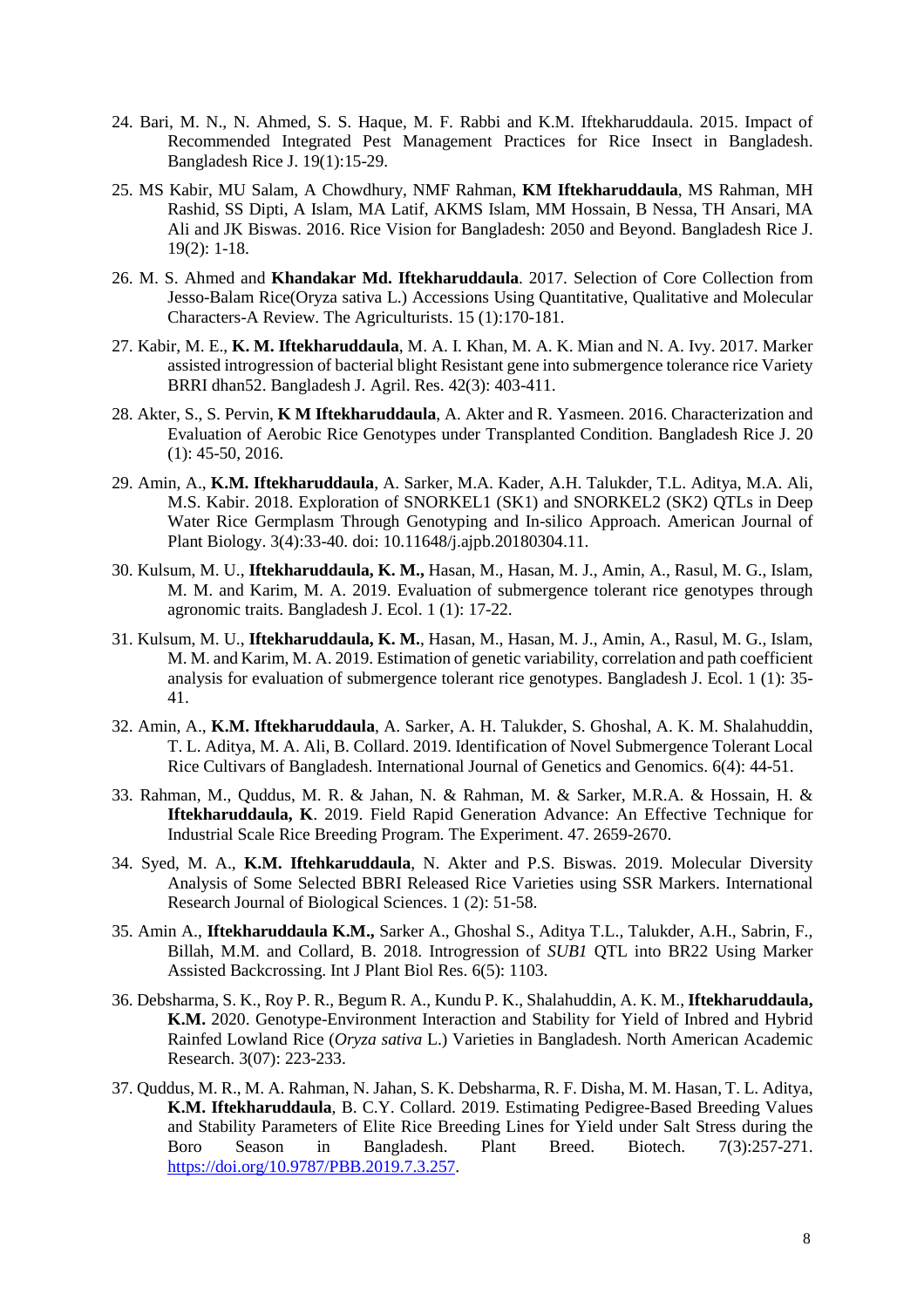- 38. Debsharma, S K, P R Roy, R A Begum, **K M Iftekharuddaula**. 2020. Elucidation of Genotype × Environment Interaction for Identification of Stable Genotypes to Grain Yield of Rice (Oryza sativa L.) Varieties in Bangladesh Rainfed Condition. Bangladesh Rice J. 24 (1) : 59-71, 2020, doi.org/10.3329/brj.v24i1.53240
- 39. S.K. Debsharma, P.R. Roy, R.A. Begum, **K.M. Iftekharuddaula**, K.K. Roy and M.Z. Hossain. 2020. Distinctness, Uniformity and Stability (DUS) characterization for BRRI developed rice varieties of Bangladesh. Int. J. Sustain. Crop Prod. 15(1):13-19.
- 40. Kader, M.K., A. K. M. Shalahuddin, T.K. Hore, R.R. Majumder, M.E. Haq, K. Fatema, P.S. Biswas and **K. M. Iftekharuddaula**. 2021. BRRI Dhan100: A Zinc Enriched Rice Variety Suitable for Irrigated Ecosystem in Bangladesh. APRJ, 8(1): 1-8, 2021; Article no. APRJ.69295.

## **B. Short Communication-Nil**

# **C. Books/Bulletins (11)**

# **(i) Books**

# *As Editor (1)*

1. Hossain MA, L. Hassan, **K.M. Iftekharuddaula**, A Kumar and R. Henry (Eds.). 2021. Molecular Breeding for Rice Abiotic Stress Tolerance and Nutritional Quality. John Wiley & Sons Ltd, The Atrium, Southern Gate, Chichester, West Sussex, PO19 8SQ, UK. P. 436.

# *As Principal Author* **(5)**

- 1. **Iftekharuddaula**, K. M. 2003. Genetic Analysis of Morpho-physiological Characters in Diallel Cross of Rice. M. S. Thesis in Genetics and Plant Breeding. Bangladesh Agriculture University, Mymensingh-2202.
- 2. **Iftekharuddaula**, **K. M.** 2010. Comparison of New Selection Strategies of Marker-Assisted Backcrossing for a Submergence Tolerant gene in Rice. A Ph.D. Dissertation in Genetics and Plant Breeding. Bangladesh Agriculture University, Mymensingh-2202.
- 3. **Iftekharuddaula, K. M.**, M. A. I. Khan. 2013. SPGR Sub-Project Completion Report on "Pyramiding bacterial blight resistant genes into the genetic background of BR11-derived submergence tolerant rice lines". BARC, Farmgate, Dhaka. 35P.
- 4. **Iftekharuddaula, K.M.** 2016. Development of rice varieties with submergence tolerance through Marker Assisted Backcrossing. Summary Report on Achievement of the 1<sup>st</sup> phase BAS-USDA Programme in Agricultural and Life Sciences Projects. Bangladesh Academy of Sciences, Dhaka.
- 5. **Iftekharuddaula, K.M.**, Al Amin, A.K.M. Shalahuddin, T. Halder, R. Yeasmeen, MA Hossain, TL Aditya, MA Ali and MS Kabir. 2018. Current scenarios, Progress and prospects of developing technologies for flood-tolerant rice in Bangladesh. In: Hasanuzzaman, M., Fujita, M., Nahar, K. and Biswas, J.K. (eds.). Advances in Rice Research for Abiotic Stress Tolerance. Andre Gerharc Wolff, Chennai, India. pp. 265-279.

# *As Co-author* **(3)**

6. Collard, B. C.Y., **K. M. Iftekharuddaula**, M. J. Thomson, AM Pamplona and DJ Mackill. 2008. An electronic manual on marker assisted backcrossing in rice: theory and applications. 1st edition. GCP Wiki, International Rice Research Institute, Manila, Philippines

(http://mcclintock.generationcp.org/index.php?option=com\_content&task=view&id=92&Item  $id=114$ ).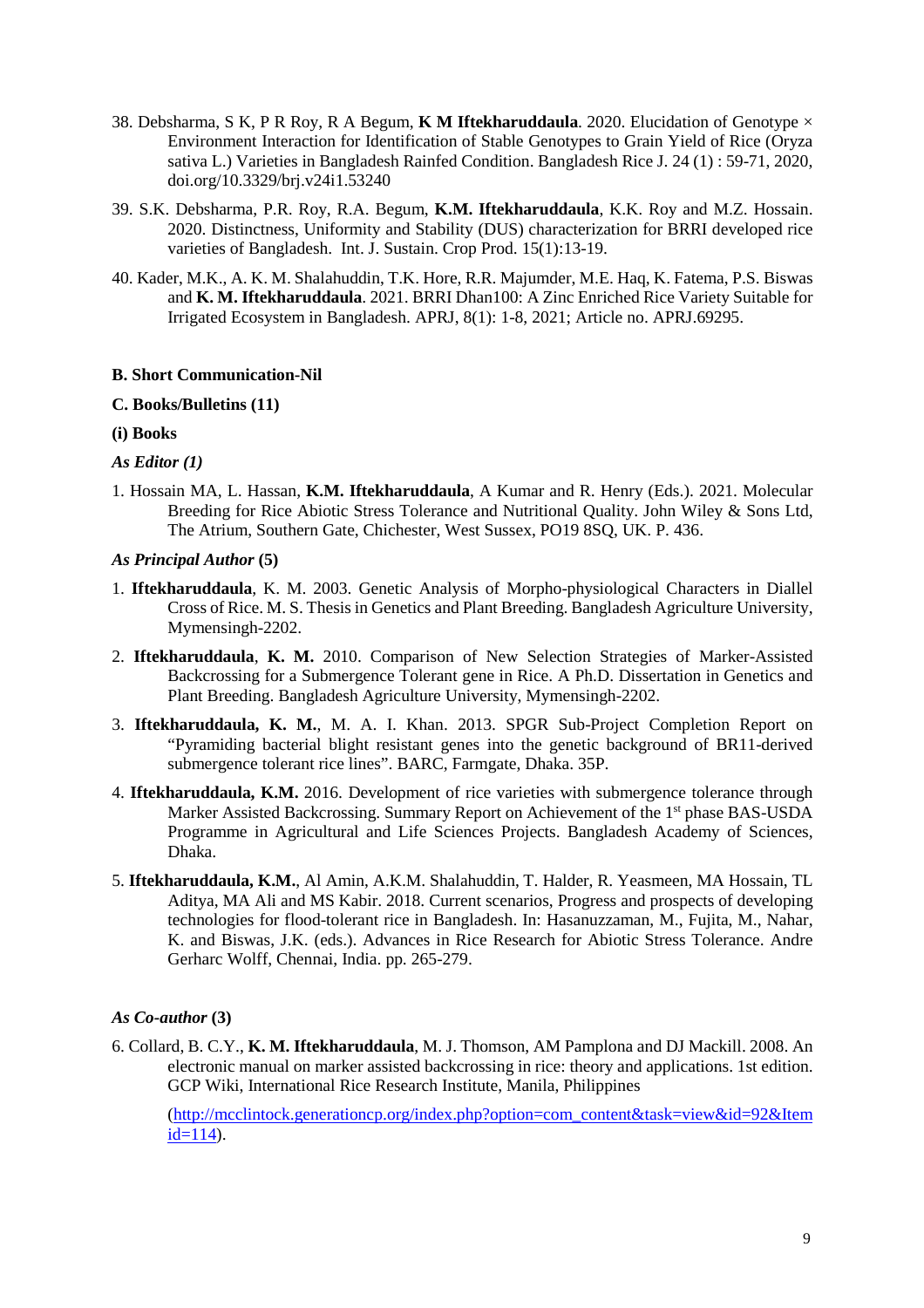- 7. Hassan, M. S., M. J. Islam, M. R. Islam, **K. M. Iftekharuddaula** and M. A. Badshah. 2001. Prashikhan Manuel: Adhunik Dhan Chaser Kalakowshal. Bangladesh Rice Research Institute, Comilla.
- 8. Kabir, M.J., **Iftekharuddaula, K.M.**, Aditya, T.L. and Kabir, M.S. 2018. Rice Technological Innovation and Value Chain Development in Bangladesh: Current Status and Future Directions. In: Pandey, P.R. and Bhandari, H. (eds.). Rice Technological Innovation and Value Chain Development in South Asia: Current Status and Future Directions. SAARC Agriculture Centre, p. 164.

## **(ii) Bulletins (2)**

#### *As Co-author*

- 9. Latif, M. A., **K. M. Iftekharuddaula** and M. Y. Ali. 2003. Rice Field Crab, *Somanniathelphusa sexpunctata*: a threat to rice production in Bangladesh. SAIC Newsletter. 13(3): 5.
- \*10. Mackill, D. J., A. M. Ismail, S. Heuer, E. Septiningsih, A. M. Pamplona, R. M. Rodriguez, C. N. Neeraja, D. Sanchez, **K. M. Iftekharuddaula** and G. Vergara. 2008. Breeding for Submergence Tolerance. Technical Bulletin No. 13. International Rice Research Institute, Los Banos, Philippines.

#### **D. Seminar/Workshop/Symposium Proceedings (3)**

#### **\* International Proceedings**

#### *As Principal Author* **(1)**

\*1. **Iftekharuddaula KM**, MA Newaz, MA Salam, HU Ahmed, MAA Mahbub, EM Septiningsih, BCY Collard, DL Sanchez, AM Pamplona and DJ Mackill. 2009. Strategies to introgress q*SUB1* through marker-assisted backcrossing into BR11, a mega variety of Bangladesh for rainfed lowland. Paper published in the proceeding of the 14th Australasian Plant Breeding & 11th SABRAO Conference held at Cairns Convention Centre, Cairns, Tropical North Queensland, Australia on 10 – 14 August 2009. Vol. 41, Special Supplement August 2009.

#### *As Co-author* **(2)**

- 2. Salam, M. A., S. Khatun, A. W. Julfiqur, H. U. Ahmed, M. R. Islam, M. E. Haque, T. L. Aditya, M. Akhlasur Rahman, **K. M. Iftekharuddaula**, M. M. Hossain and S. K. Zaman. 2005. Promising Rice Genotypes for Different Eco-systems of Bangladesh. In: Proceedings of Twentieth National Workshop on Rice Research and Extension in Bangladesh held on 19-21 April, 2004, Bangladesh Rice Research Institute, Gazipur.
- 3. Haque, A. K. G. M. E., T. L. Aditya, A. S. M. Masuduzzaman, **K. M. Iftekharuddaula**, M. R. Islam and M. A. Salam. 2010. Climate Change and Stress Tolerant Rice: Current Status and Potential. In: Paper published in the proceedings of the regional seminar organized by BACE-ICDPAP held on  $16-17<sup>th</sup>$  June, 2010 at Dhaka. pp 74-80.

#### **E. Abstract/Poster/Popular articles (24)**

### **\*International abstract/poster**

#### *As Principal author* **(11)**

- 1. **Iftekharuddaula, K. M.** and Khaleda Akter. 2005. Genetically Modified Crops: Benefits and Risks. A popular article published in Observer Magazine on Friday, March 18, 2005.
- 2. **Iftekharuddaula**, K. M., H. U. Ahmed and M. A. Salam. 2008. Introgression of Sub1 QTL in rice for submergence prone environment. An Abstract published in the proceedings of International Conference on Global Climate Change and its effects on Agriculture at Dhaka, 25-30 August, 2008.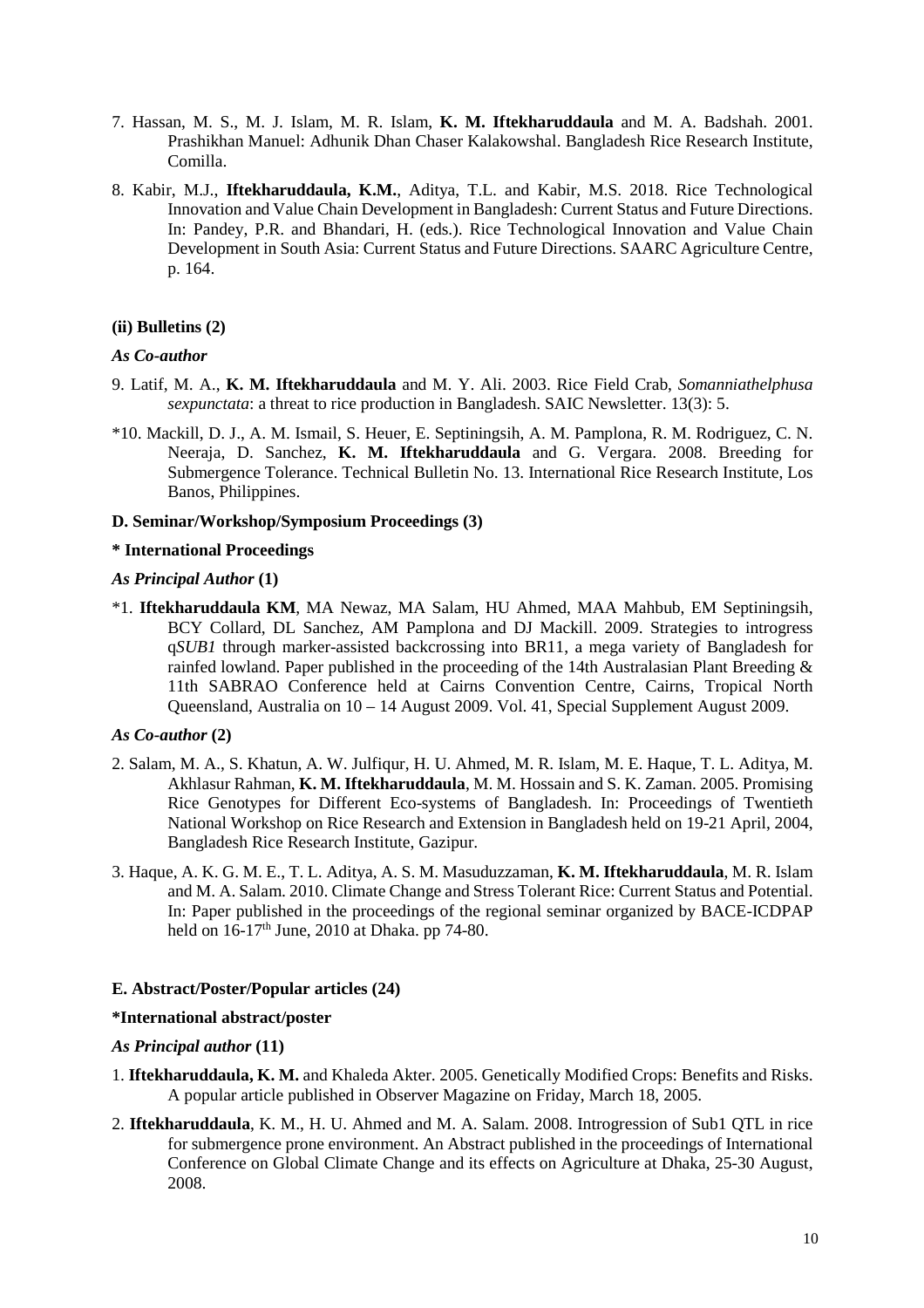- 3. **Iftekharuddaula, K. M.**, M. A. Newaz, M. A. Salam, R. A. Sarker, M. A. A. Mahbub, H. U. Ahmed and D. J. Mackill. 2009. Genetic Analysis and Phenotypic Performance of Submergence Tolerant Rice Genotypes Developed through Marker-Assisted Backcrossing. Abstract published in the souvenir of International Conference on Plant Breeding and Seed for Food Security held on 10-12 march 2009 at BARC, Farmgate, Dhaka.
- 4. **Iftekharuddaula, K. M.**, M. A. Salam and D. J. Mackill. 2009. Breeding for Submergence Tolerance in Rice: Present and Past Scenario. Abstract published in the Souvenir of International Conference on Plant Breeding and Seed for Food Security, held at BARC, Farmgate, Dhaka on 10-12 March 2009.
- \*5. **Iftekharuddaula, K.,** S. Ghosal, E. Hoque, J. Ferdous, R. Yasmeen, Z. R. Moni, E. M. Septiningsih. 2013. Haplotype diversity of some new submergence tolerant germplasm and introgression of SUB1 QTL into three rainfed lowland rice varieties of Bangladesh. Abstract published in the 7<sup>th</sup> International Rice Genetics Symposium at Manila, Philippines held on 5-8 November 2013.
- 6. **Iftekharuddaula, K.M.**, Ghosal, S., Sarker, M.R.A. and Aditya, T.L. 2014. Development of short duration submergence tolerant rice varieties through marker assisted breeding. An abstract published in Rice Research Abstract 2014. Bangladesh Rice Research Institute, Gazipur-1701. p24.
- 7. **Iftekharuddaula, K.M.**, Rahman, M.A., Khatun, M., Kader, M.A., Anisuzzaman, M., Aditya, T.L., Amin, A., Islam, M.R., Atlin, G.N. and Ali, M.A. 2017. Principle and practice of transforming rice breeding concept at BRRI. Poster presented in the Workshop on 'Cutting edge rice breeding approaches' on 23-24 October 2017, ACI Center, Dhaka.
- 8. **Iftekharuddaula, K.M.**, Amin, A., Shalahuddin, A.K.M., Ara, A., Hoque, M.E., Islam, M.S., Ray, B.P., Shahriar, S.M., Miah, M.S. and Aditya, T.L. 2016. Development of BRRI dhan44-Sub1 and BRRI dhan49-Sub1 and their Phnotypic Adaptability. An abstract published in 5<sup>th</sup> National Conference and International Agricultural Conference, Dhaka. p63.
- 9. **Iftekharuddaula, K.M.** and Sharmistha Ghosal. BRRI dhan51-Flash Flooding Tolerant Rice variety. Plant Breeding Division, BRRI, Gazipur-1701.
- 10. **Iftekharuddaula, K.M.** and Sharmistha Ghosal. BRRI dhan52-Flash Flooding Tolerant Rice variety. Plant Breeding Division, BRRI, Gazipur-1701.
- 11. **Iftekharuddaula, K.M.** Towards Development of Disease Resistant cum Flash Flood Tolerant Rice variety. BARC, Farmgate, Dhaka-1215.

#### *As Co-author* **(13)**

- 12. Khaleda Akter and **K. M. Iftekharuddaula**. 2005. Prospects and Problems of Nif Gene Transfer in Crop Plants. A popular article published in Observer Magazine on Friday, May 27, 2005.
- 13. Biswas, P.S., M.A. Salam, **K.M. Iftekharuddaula** and A.K. G. Enamul Haque. 2007. BRRI dhan45: A potential short duration boro rice variety for escaping flash flood in haor areas of Bangladesh. An abstract published in the souvenir of 7th Biennial Conference, 26 may, 2007, Plant Breeding and Genetics Society of Bangladesh.
- 14. Ali, M.S., **K.M. Iftekharuddaula**, S. Sultana, J. Ferdous, M.E. Hoque and M.S. Islam. 2007. Genetic potentials of some wide-cross progenies. An abstract published in the souvenir of 7th Biennial Conference, 26 may, 2007, Plant Breeding and Genetics Society of Bangladesh.
- 15. Latif, M.A., M.R.B. Talukdar, M.M. Rahman, **K.M. Iftekharuddaula**, MR. Islam, M.E. Haque and M.A.T. Mia. 2008. Biodiversity of ufra and blast resistant genotypes using VNTR-PCR and SSR-PCR DNA fingerprints. An abstract published in the International Biotechnology Conference 2008, 7-8 June, Dhaka.
- 16. Hossain, M.Z., M.G. Rasul, M.S. Ali, **K.M. Iftekharuddaula** and M.A.K. Mian. 2008. Molecular characterization and genetic diversity in fine grain and aromatic landraces of rice (*Oryza sativa*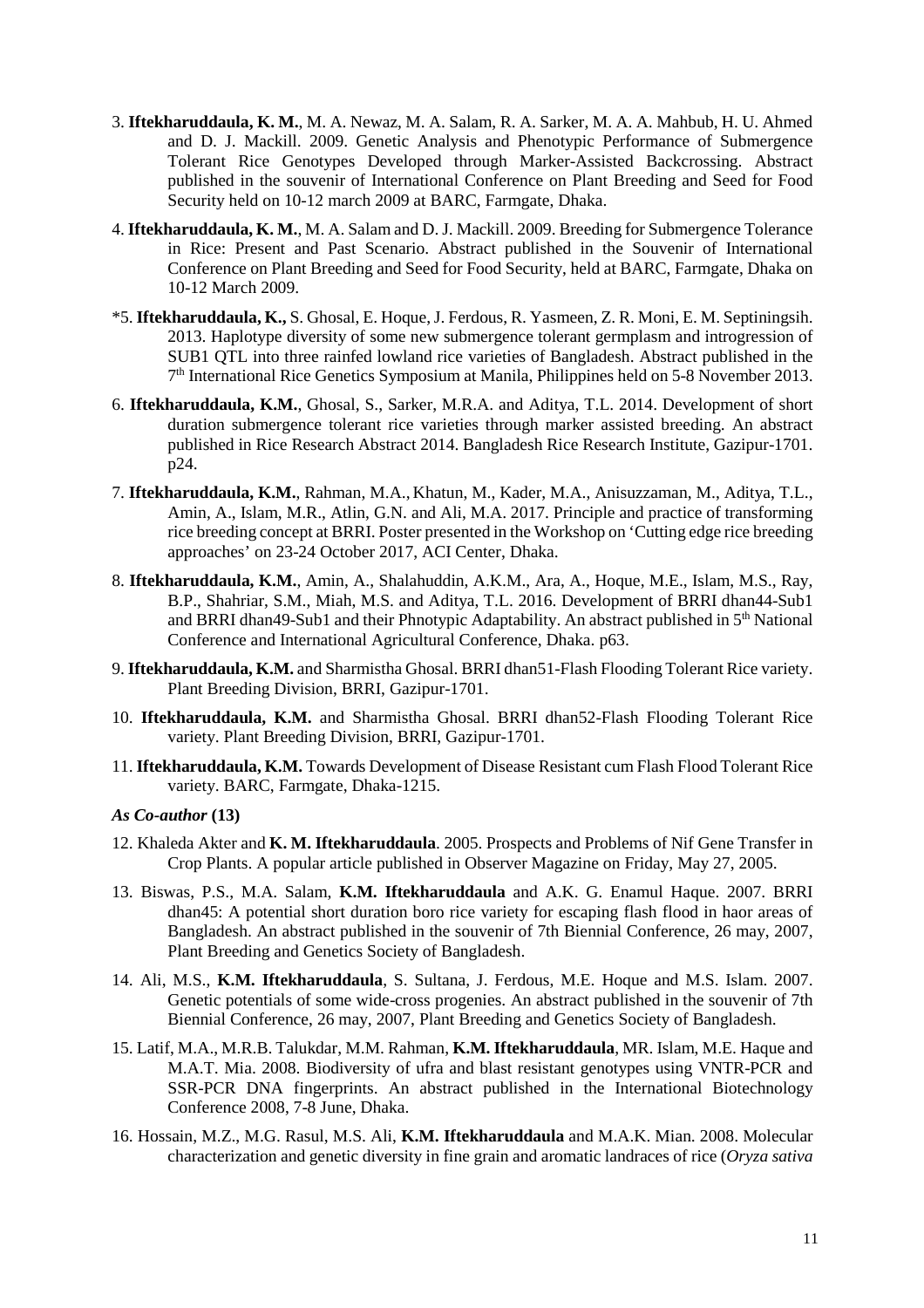L.) using microsatellite markers. An abstract published in the International Biotechnology Conference 2008, 7-8 June, Dhaka.

- 17. Sultana, N., H.A. Rabbi, E.A. Hoque, **K.M. Iftekharuddaula**, H.U. Ahmed and M.S. Ali. 2008. DNA fingerprinting and genetic diversity analysis of 47 BRRI-released rice varieties using SSR markers. An abstract published in the International Biotechnology Conference 2008, 7-8 June, Dhaka.
- \*18. Septiningsih E.M., A.M. Pamplona, D.L. Sanchez, K. **Iftekharuddaula**, A.S.M. Masuduzzaman, G. Vergara, S. Singh, T.T.M. Dang, R. Maghirang-Rodriguez, C.N. Neeraja and D. J. Mackill. 2008. The *Sub1* gene and its implications in developing submergence-tolerant rice cultivars. *In* Abstracts of the 5th International Crop Science Congress and Exhibition, April 13–18, Jeju, Korea. 5th ICSC Organizing Committee, Seoul, Korea, p 177.
- \*19. M. A. Salam and **K. M. Iftekharuddaula**. 2009. Positive Effect of Sub1 QTL in BR11. Poster presented in the Sixth International Rice Genetics Symposium held in Manila, Philippines, 16- 19 November, 2009.
- 20. Rahman, M.A.,**Iftekharuddaula,** K.M., Khatun, M., Kader, M.A., Anisuzzaman, M., Aditya, T.L., Quddus, M.R. Amin, A., Islam, M.R., Atlin, G.N. and Ali, M.A. 2017. Field Rapid Generation Advance (FRGA): an appropriate tool for step change breeding in rice variety development. Poster presented in the Workshop on 'Cutting edge rice breeding approaches' on 23-24 October 2017, ACI Center, Dhaka.
- 21. Syed, M.A., **Iftekharuddaula, K.M.**, Biswas, P.S, and Rahman, M. 2014. Genetic diversity of some BBRI developed rice varieties using SSR markers. An abstract published in Rice Research Abstract 2014. Bangladesh Rice Research Institute, Gazipur-1701. p28.
- 22. Ara, A., **Iftekharuddaula, K.M.**, Saikat M.M.H. 2014. Introgression of SUB1 QTL into BRRI dhan49 Using Marker Assisted Backcross Technique. An abstract published in Rice Research Abstract 2014. Bangladesh Rice Research Institute, Gazipur-1701. p31.
- 23. Barman, H.N., Halder, T., **Iftekharuddaula, K.M.** and Yasmeen, R. 2014. Investigation of new sources of submergence tolerance from diverse Bangladeshi rice germplasms. An abstract published in Rice Research Abstract 2014. Bangladesh Rice Research Institute, Gazipur-1701. p42.
- 24. Haque, S.S. Bari, M.N.M. Rabbi, F. Ahmed, N. and **Iftekharuddaula, K.M.** 2014. Validation of BRRI Recommended Practices for Insect Pest Management. An abstract published in Rice Research Abstract 2014. Bangladesh Rice Research Institute, Gazipur-1701. p74.

## **e) Thesis/Dissertation supervised (7)**

## **MS**

- 1. Amin, A. 2013. Marker Assisted Backcrossing Approach to introgress *SUB1* QTL into BRRI dhan39. A dissertation submitted in the department of Biotechnology and Genetic Engineering of MBSTU, Tangail-1902, December, 2013.
- 2. Ara, A. 2012. Introgression of *SUB1* QTL into BRRI dhan49 using Marker Assisted Backcrossing Technique. An MS dissertation submitted in the department of Genetics and Plant Breeding of BSMRAU, Gazipur-1706, Winter, 2012.
- 3. Islam, K. 2012. Marker-Assisted Breeding for introgression of flash flooding tolerant QTL *SUB1*  into BRRI dhan33. An MS dissertation submitted in the department of Genetics and Plant Breeding of BSMRAU, Gazipur-1706, Winter, 2012.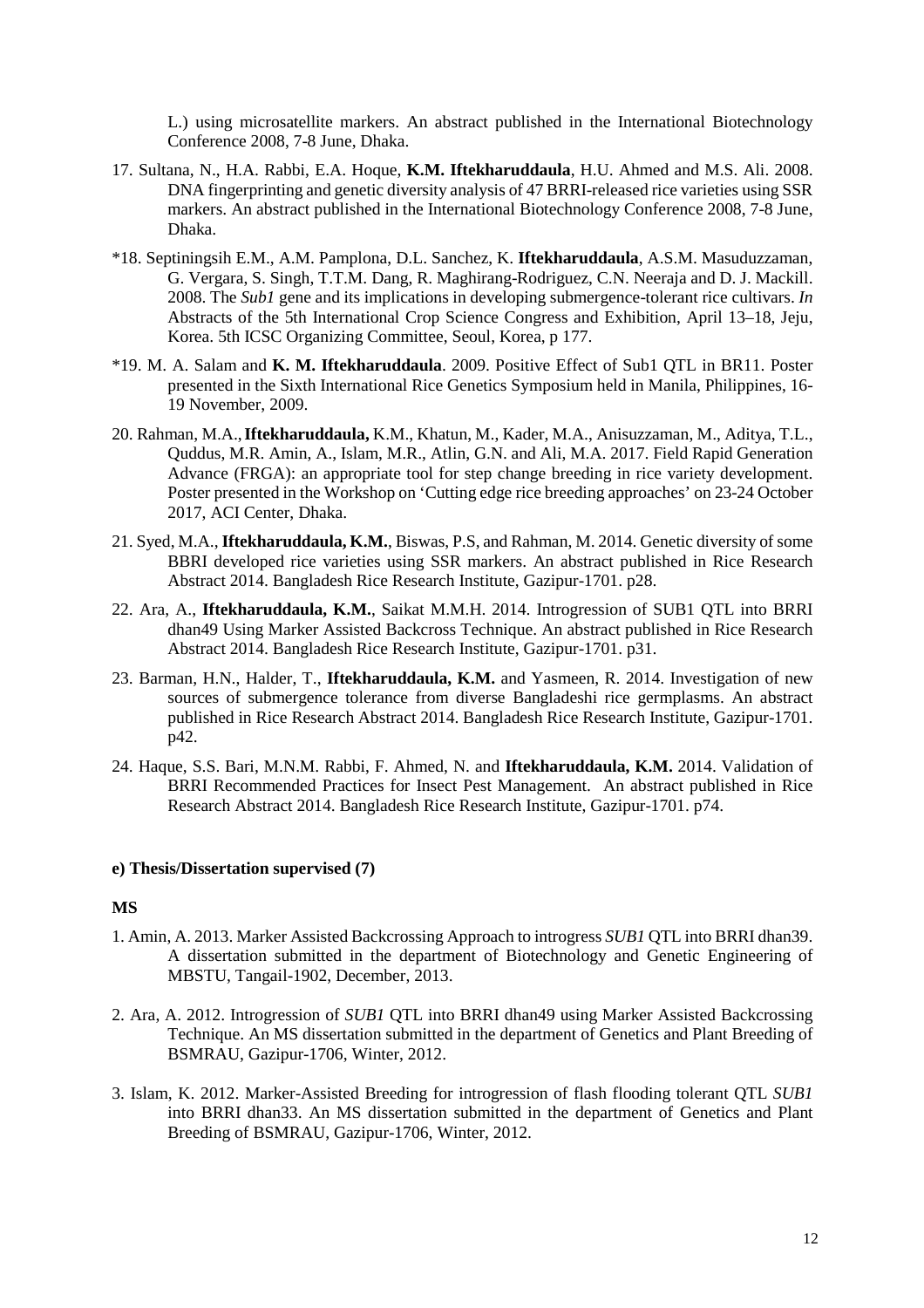- 4. Kabir, M.E. 2012. Marker Assisted Breeding for Introgression of Bacterial Blight resistant genes into BRRI dhan52 (*Oryza sativa* L.). An MS dissertation submitted in the department of Genetics and Plant Breeding of BSMRAU, Gazipur-1706, Winter, 2012.
- 5. Bashar, K. K. 2014. Morphological and Molecular Characterization of Some Selected Aromatic Rice. An MS dissertation to be submitted in the department of Genetics and Plant Breeding, BSMRAU, Gazipur-1706.
- 6. Sudipto, D. 2015. Haplotype diversity and deployment of molecular markers for the improvement of submergence tolerance in rice. An MS dissertation to be submitted in the department of Genetics and Plant Breeding, BSMRAU, Summar 2015, Gazipur-1706.

# **PhD**

- 1. Syed, M.A. 2014. Identification of QTL for arsenic phytotoxicity tolerance in rice (*Oryza sativa*). A PhD dissertation to be submitted in the department of Genetics and Plant Breeding, BSMRAU, Gazipur-1706.
- 2. Kulsum, U.M. 2019. Exploitation and introgression of submergence tolerance in component lines hybrid rice. A PhD dissertation to be submitted in the department of Genetics and Plant Breeding, BSMRAU, Gazipur-1706.

# **THESIS TITLE**

**MS:** Genetic Analysis of Morpho-physiological Characters in Diallel Cross of Rice **PhD:** Comparison of New Selection Strategies of Marker-Assisted Backcrossing for a Submergence Tolerant Gene in Rice

# **LIST OF THE RESEARCH ACHIEVEMENTS**

# **(I) List of technology developed:**

i) Participated in the development of BRRI hybrid dhan1 at BRRI, Comilla part ii) Participated in the development of BRRI dhan45 (BR5877-21-2-3) iii) Developed two flood tolerant rice varieties BRRI dhan51 and BRRI dhan52 iv. Introgression of flash flooding tolerant QTL *SUB1* into five RLR varieties viz. BR22, BRRI dhan33, BRRI dhan39, BRRI dhan44 and BRRI dhan49 v. Nine varieties (BRRI dhan90, BRRI dhan91, BRRI dhan93, BRRI dhan94, BRRI dhan95, BRRI dhan97, BRRI dhan98, BRRI dhan99, BRRI dhan100) were released as Head of Plant Breeding Division

# **LIST OF THE OUTSTANDING ACHIEVEMENTS**

| <b>SUBJECT</b>                                | <b>REMARKS</b>                                |
|-----------------------------------------------|-----------------------------------------------|
| A. Award received                             |                                               |
| (i) BARC Chairman's Award with First Position | 11th Foundation Training Course, BARD,        |
|                                               | Comilla                                       |
| (ii) Won best poster award in the downstream  | Sanchez, D.L., A.M. Pamplona, E.M.            |
| research category in Philippines              | Septiningsih, R.M. Rodriguez, C. Neeraja, K.  |
|                                               | Iftekharuddaula, S. Singh, G.V. Vergara, S.   |
|                                               | Heuer, A.M. Ismail and D.J. Mackill. 2008.    |
|                                               | Conversion of rice mega varieties to          |
|                                               | submergence-tolerant rice lines with the sub1 |
|                                               | locus. Poster presented at the 38th crop      |
|                                               | science society of Philippines, 12-16 May,    |
|                                               | 2008, Iloilo city, Philippines.               |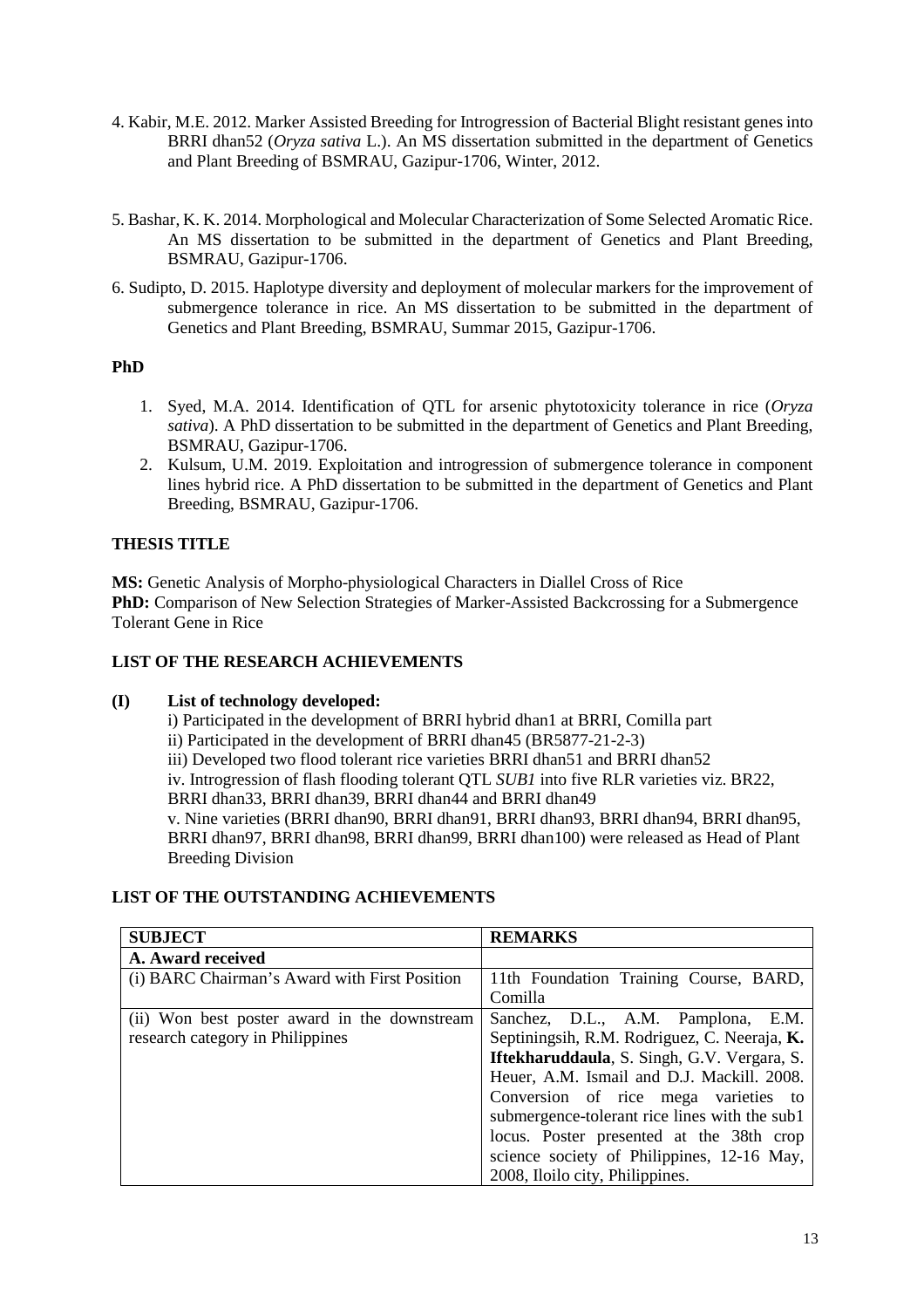| (iv) PBGSB Young Scientist Award 2011<br>Given by Plant Breeding and Genetics Society<br>of Bangladesh<br>Given by Director General, BRRI in 2014<br>(v) BRRI Award 2014<br>(vi) Bangabandhu National Agricultural Gold<br>Given to Plant Breeding Division<br>Medal Award 1422 (Bangla)<br>(vii) First Position Award 2021 for APA<br>Given to Plant Breeding Division<br>implementation<br><b>C. Outstanding Research Contribution</b><br>(i) Served as a resource person for the GCP<br>Training Workshop on Marker-Assisted Breeding<br>for Bangladesh held from 18 to 27 November,<br>2008, at BRRI, Gazipur<br>(ii) Presented divisional<br>seminar<br>paper on<br>"Marker-assisted backcross breeding for Sub1-<br>QTL in BR11, the mega variety of Bangladesh"<br>given at PBGB Division, IRRI, Philippines on 28<br>March, 2007<br>(iii) Presented a seminar on "Hybrid Rice Seed<br>Production and its Prospects" at Chittagong<br>Divisional Seed Technology Seminar held in 14th<br>June, 2001 at Chittagong<br>(iv) Presented a seminar paper on "Genetically<br>Modified Crops: Present status, benefits, risks and<br>regulatory status aspects" in Thursday seminar of<br>BRRI on 17 March, 2005.<br>(v) Presented a seminar paper on "Development of<br>flash flood tolerant BR11-Sub1 through marker-<br>assisted backcross breeding in rice" in Thursday<br>seminar of BRRI on 21 August, 2008.<br>(vi) Presented a seminar paper on "Comparison of<br>marker-assisted<br>background<br>selection<br>with<br>conventional phenotypic selection in backcross<br>breeding of rice" in Thursday seminar of BRRI on<br>23 October, 2008.<br>(vii) Attended site visit and review meeting of the<br>BMZ funded project "From Genes to Farmers<br>Field" in India and Bangladesh during 1-8<br>November, 2008 and presented a paper on project<br>completion report<br>(viii) Attended End-of project meeting<br>and<br>synthesis<br>workshop<br>the<br>of<br>Project<br>on<br>"Development of technologies to harness the<br>productivity of salt-affected areas of the Indo-<br>Gangetic, Mekong and the Nile river basins",<br>IRRI, Philippines, 2-4 December, 2008 and | (iii) CSRL-Oxfam Food and Agriculture Award<br>2011 | Given by CSRL-Oxfam on 13-15 September<br>2011 at CIRDAP Auditorium, DHaka |
|------------------------------------------------------------------------------------------------------------------------------------------------------------------------------------------------------------------------------------------------------------------------------------------------------------------------------------------------------------------------------------------------------------------------------------------------------------------------------------------------------------------------------------------------------------------------------------------------------------------------------------------------------------------------------------------------------------------------------------------------------------------------------------------------------------------------------------------------------------------------------------------------------------------------------------------------------------------------------------------------------------------------------------------------------------------------------------------------------------------------------------------------------------------------------------------------------------------------------------------------------------------------------------------------------------------------------------------------------------------------------------------------------------------------------------------------------------------------------------------------------------------------------------------------------------------------------------------------------------------------------------------------------------------------------------------------------------------------------------------------------------------------------------------------------------------------------------------------------------------------------------------------------------------------------------------------------------------------------------------------------------------------------------------------------------------------------------------------------------------------------------------------------------------------------------------|-----------------------------------------------------|----------------------------------------------------------------------------|
|                                                                                                                                                                                                                                                                                                                                                                                                                                                                                                                                                                                                                                                                                                                                                                                                                                                                                                                                                                                                                                                                                                                                                                                                                                                                                                                                                                                                                                                                                                                                                                                                                                                                                                                                                                                                                                                                                                                                                                                                                                                                                                                                                                                          |                                                     |                                                                            |
|                                                                                                                                                                                                                                                                                                                                                                                                                                                                                                                                                                                                                                                                                                                                                                                                                                                                                                                                                                                                                                                                                                                                                                                                                                                                                                                                                                                                                                                                                                                                                                                                                                                                                                                                                                                                                                                                                                                                                                                                                                                                                                                                                                                          |                                                     |                                                                            |
|                                                                                                                                                                                                                                                                                                                                                                                                                                                                                                                                                                                                                                                                                                                                                                                                                                                                                                                                                                                                                                                                                                                                                                                                                                                                                                                                                                                                                                                                                                                                                                                                                                                                                                                                                                                                                                                                                                                                                                                                                                                                                                                                                                                          |                                                     |                                                                            |
|                                                                                                                                                                                                                                                                                                                                                                                                                                                                                                                                                                                                                                                                                                                                                                                                                                                                                                                                                                                                                                                                                                                                                                                                                                                                                                                                                                                                                                                                                                                                                                                                                                                                                                                                                                                                                                                                                                                                                                                                                                                                                                                                                                                          |                                                     |                                                                            |
|                                                                                                                                                                                                                                                                                                                                                                                                                                                                                                                                                                                                                                                                                                                                                                                                                                                                                                                                                                                                                                                                                                                                                                                                                                                                                                                                                                                                                                                                                                                                                                                                                                                                                                                                                                                                                                                                                                                                                                                                                                                                                                                                                                                          |                                                     |                                                                            |
|                                                                                                                                                                                                                                                                                                                                                                                                                                                                                                                                                                                                                                                                                                                                                                                                                                                                                                                                                                                                                                                                                                                                                                                                                                                                                                                                                                                                                                                                                                                                                                                                                                                                                                                                                                                                                                                                                                                                                                                                                                                                                                                                                                                          |                                                     |                                                                            |
|                                                                                                                                                                                                                                                                                                                                                                                                                                                                                                                                                                                                                                                                                                                                                                                                                                                                                                                                                                                                                                                                                                                                                                                                                                                                                                                                                                                                                                                                                                                                                                                                                                                                                                                                                                                                                                                                                                                                                                                                                                                                                                                                                                                          |                                                     |                                                                            |
|                                                                                                                                                                                                                                                                                                                                                                                                                                                                                                                                                                                                                                                                                                                                                                                                                                                                                                                                                                                                                                                                                                                                                                                                                                                                                                                                                                                                                                                                                                                                                                                                                                                                                                                                                                                                                                                                                                                                                                                                                                                                                                                                                                                          |                                                     |                                                                            |
|                                                                                                                                                                                                                                                                                                                                                                                                                                                                                                                                                                                                                                                                                                                                                                                                                                                                                                                                                                                                                                                                                                                                                                                                                                                                                                                                                                                                                                                                                                                                                                                                                                                                                                                                                                                                                                                                                                                                                                                                                                                                                                                                                                                          |                                                     |                                                                            |
|                                                                                                                                                                                                                                                                                                                                                                                                                                                                                                                                                                                                                                                                                                                                                                                                                                                                                                                                                                                                                                                                                                                                                                                                                                                                                                                                                                                                                                                                                                                                                                                                                                                                                                                                                                                                                                                                                                                                                                                                                                                                                                                                                                                          |                                                     |                                                                            |
|                                                                                                                                                                                                                                                                                                                                                                                                                                                                                                                                                                                                                                                                                                                                                                                                                                                                                                                                                                                                                                                                                                                                                                                                                                                                                                                                                                                                                                                                                                                                                                                                                                                                                                                                                                                                                                                                                                                                                                                                                                                                                                                                                                                          |                                                     |                                                                            |
|                                                                                                                                                                                                                                                                                                                                                                                                                                                                                                                                                                                                                                                                                                                                                                                                                                                                                                                                                                                                                                                                                                                                                                                                                                                                                                                                                                                                                                                                                                                                                                                                                                                                                                                                                                                                                                                                                                                                                                                                                                                                                                                                                                                          |                                                     |                                                                            |
|                                                                                                                                                                                                                                                                                                                                                                                                                                                                                                                                                                                                                                                                                                                                                                                                                                                                                                                                                                                                                                                                                                                                                                                                                                                                                                                                                                                                                                                                                                                                                                                                                                                                                                                                                                                                                                                                                                                                                                                                                                                                                                                                                                                          |                                                     |                                                                            |
|                                                                                                                                                                                                                                                                                                                                                                                                                                                                                                                                                                                                                                                                                                                                                                                                                                                                                                                                                                                                                                                                                                                                                                                                                                                                                                                                                                                                                                                                                                                                                                                                                                                                                                                                                                                                                                                                                                                                                                                                                                                                                                                                                                                          |                                                     |                                                                            |
|                                                                                                                                                                                                                                                                                                                                                                                                                                                                                                                                                                                                                                                                                                                                                                                                                                                                                                                                                                                                                                                                                                                                                                                                                                                                                                                                                                                                                                                                                                                                                                                                                                                                                                                                                                                                                                                                                                                                                                                                                                                                                                                                                                                          |                                                     |                                                                            |
|                                                                                                                                                                                                                                                                                                                                                                                                                                                                                                                                                                                                                                                                                                                                                                                                                                                                                                                                                                                                                                                                                                                                                                                                                                                                                                                                                                                                                                                                                                                                                                                                                                                                                                                                                                                                                                                                                                                                                                                                                                                                                                                                                                                          |                                                     |                                                                            |
|                                                                                                                                                                                                                                                                                                                                                                                                                                                                                                                                                                                                                                                                                                                                                                                                                                                                                                                                                                                                                                                                                                                                                                                                                                                                                                                                                                                                                                                                                                                                                                                                                                                                                                                                                                                                                                                                                                                                                                                                                                                                                                                                                                                          |                                                     |                                                                            |
|                                                                                                                                                                                                                                                                                                                                                                                                                                                                                                                                                                                                                                                                                                                                                                                                                                                                                                                                                                                                                                                                                                                                                                                                                                                                                                                                                                                                                                                                                                                                                                                                                                                                                                                                                                                                                                                                                                                                                                                                                                                                                                                                                                                          |                                                     |                                                                            |
|                                                                                                                                                                                                                                                                                                                                                                                                                                                                                                                                                                                                                                                                                                                                                                                                                                                                                                                                                                                                                                                                                                                                                                                                                                                                                                                                                                                                                                                                                                                                                                                                                                                                                                                                                                                                                                                                                                                                                                                                                                                                                                                                                                                          |                                                     |                                                                            |
|                                                                                                                                                                                                                                                                                                                                                                                                                                                                                                                                                                                                                                                                                                                                                                                                                                                                                                                                                                                                                                                                                                                                                                                                                                                                                                                                                                                                                                                                                                                                                                                                                                                                                                                                                                                                                                                                                                                                                                                                                                                                                                                                                                                          |                                                     |                                                                            |
|                                                                                                                                                                                                                                                                                                                                                                                                                                                                                                                                                                                                                                                                                                                                                                                                                                                                                                                                                                                                                                                                                                                                                                                                                                                                                                                                                                                                                                                                                                                                                                                                                                                                                                                                                                                                                                                                                                                                                                                                                                                                                                                                                                                          |                                                     |                                                                            |
|                                                                                                                                                                                                                                                                                                                                                                                                                                                                                                                                                                                                                                                                                                                                                                                                                                                                                                                                                                                                                                                                                                                                                                                                                                                                                                                                                                                                                                                                                                                                                                                                                                                                                                                                                                                                                                                                                                                                                                                                                                                                                                                                                                                          |                                                     |                                                                            |
|                                                                                                                                                                                                                                                                                                                                                                                                                                                                                                                                                                                                                                                                                                                                                                                                                                                                                                                                                                                                                                                                                                                                                                                                                                                                                                                                                                                                                                                                                                                                                                                                                                                                                                                                                                                                                                                                                                                                                                                                                                                                                                                                                                                          |                                                     |                                                                            |
|                                                                                                                                                                                                                                                                                                                                                                                                                                                                                                                                                                                                                                                                                                                                                                                                                                                                                                                                                                                                                                                                                                                                                                                                                                                                                                                                                                                                                                                                                                                                                                                                                                                                                                                                                                                                                                                                                                                                                                                                                                                                                                                                                                                          |                                                     |                                                                            |
|                                                                                                                                                                                                                                                                                                                                                                                                                                                                                                                                                                                                                                                                                                                                                                                                                                                                                                                                                                                                                                                                                                                                                                                                                                                                                                                                                                                                                                                                                                                                                                                                                                                                                                                                                                                                                                                                                                                                                                                                                                                                                                                                                                                          |                                                     |                                                                            |
|                                                                                                                                                                                                                                                                                                                                                                                                                                                                                                                                                                                                                                                                                                                                                                                                                                                                                                                                                                                                                                                                                                                                                                                                                                                                                                                                                                                                                                                                                                                                                                                                                                                                                                                                                                                                                                                                                                                                                                                                                                                                                                                                                                                          |                                                     |                                                                            |
|                                                                                                                                                                                                                                                                                                                                                                                                                                                                                                                                                                                                                                                                                                                                                                                                                                                                                                                                                                                                                                                                                                                                                                                                                                                                                                                                                                                                                                                                                                                                                                                                                                                                                                                                                                                                                                                                                                                                                                                                                                                                                                                                                                                          |                                                     |                                                                            |
|                                                                                                                                                                                                                                                                                                                                                                                                                                                                                                                                                                                                                                                                                                                                                                                                                                                                                                                                                                                                                                                                                                                                                                                                                                                                                                                                                                                                                                                                                                                                                                                                                                                                                                                                                                                                                                                                                                                                                                                                                                                                                                                                                                                          |                                                     |                                                                            |
|                                                                                                                                                                                                                                                                                                                                                                                                                                                                                                                                                                                                                                                                                                                                                                                                                                                                                                                                                                                                                                                                                                                                                                                                                                                                                                                                                                                                                                                                                                                                                                                                                                                                                                                                                                                                                                                                                                                                                                                                                                                                                                                                                                                          |                                                     |                                                                            |
|                                                                                                                                                                                                                                                                                                                                                                                                                                                                                                                                                                                                                                                                                                                                                                                                                                                                                                                                                                                                                                                                                                                                                                                                                                                                                                                                                                                                                                                                                                                                                                                                                                                                                                                                                                                                                                                                                                                                                                                                                                                                                                                                                                                          |                                                     |                                                                            |
|                                                                                                                                                                                                                                                                                                                                                                                                                                                                                                                                                                                                                                                                                                                                                                                                                                                                                                                                                                                                                                                                                                                                                                                                                                                                                                                                                                                                                                                                                                                                                                                                                                                                                                                                                                                                                                                                                                                                                                                                                                                                                                                                                                                          |                                                     |                                                                            |
|                                                                                                                                                                                                                                                                                                                                                                                                                                                                                                                                                                                                                                                                                                                                                                                                                                                                                                                                                                                                                                                                                                                                                                                                                                                                                                                                                                                                                                                                                                                                                                                                                                                                                                                                                                                                                                                                                                                                                                                                                                                                                                                                                                                          |                                                     |                                                                            |
|                                                                                                                                                                                                                                                                                                                                                                                                                                                                                                                                                                                                                                                                                                                                                                                                                                                                                                                                                                                                                                                                                                                                                                                                                                                                                                                                                                                                                                                                                                                                                                                                                                                                                                                                                                                                                                                                                                                                                                                                                                                                                                                                                                                          |                                                     |                                                                            |
|                                                                                                                                                                                                                                                                                                                                                                                                                                                                                                                                                                                                                                                                                                                                                                                                                                                                                                                                                                                                                                                                                                                                                                                                                                                                                                                                                                                                                                                                                                                                                                                                                                                                                                                                                                                                                                                                                                                                                                                                                                                                                                                                                                                          |                                                     |                                                                            |
|                                                                                                                                                                                                                                                                                                                                                                                                                                                                                                                                                                                                                                                                                                                                                                                                                                                                                                                                                                                                                                                                                                                                                                                                                                                                                                                                                                                                                                                                                                                                                                                                                                                                                                                                                                                                                                                                                                                                                                                                                                                                                                                                                                                          |                                                     |                                                                            |
|                                                                                                                                                                                                                                                                                                                                                                                                                                                                                                                                                                                                                                                                                                                                                                                                                                                                                                                                                                                                                                                                                                                                                                                                                                                                                                                                                                                                                                                                                                                                                                                                                                                                                                                                                                                                                                                                                                                                                                                                                                                                                                                                                                                          |                                                     |                                                                            |
|                                                                                                                                                                                                                                                                                                                                                                                                                                                                                                                                                                                                                                                                                                                                                                                                                                                                                                                                                                                                                                                                                                                                                                                                                                                                                                                                                                                                                                                                                                                                                                                                                                                                                                                                                                                                                                                                                                                                                                                                                                                                                                                                                                                          |                                                     |                                                                            |
|                                                                                                                                                                                                                                                                                                                                                                                                                                                                                                                                                                                                                                                                                                                                                                                                                                                                                                                                                                                                                                                                                                                                                                                                                                                                                                                                                                                                                                                                                                                                                                                                                                                                                                                                                                                                                                                                                                                                                                                                                                                                                                                                                                                          |                                                     |                                                                            |
|                                                                                                                                                                                                                                                                                                                                                                                                                                                                                                                                                                                                                                                                                                                                                                                                                                                                                                                                                                                                                                                                                                                                                                                                                                                                                                                                                                                                                                                                                                                                                                                                                                                                                                                                                                                                                                                                                                                                                                                                                                                                                                                                                                                          |                                                     |                                                                            |
|                                                                                                                                                                                                                                                                                                                                                                                                                                                                                                                                                                                                                                                                                                                                                                                                                                                                                                                                                                                                                                                                                                                                                                                                                                                                                                                                                                                                                                                                                                                                                                                                                                                                                                                                                                                                                                                                                                                                                                                                                                                                                                                                                                                          |                                                     |                                                                            |
|                                                                                                                                                                                                                                                                                                                                                                                                                                                                                                                                                                                                                                                                                                                                                                                                                                                                                                                                                                                                                                                                                                                                                                                                                                                                                                                                                                                                                                                                                                                                                                                                                                                                                                                                                                                                                                                                                                                                                                                                                                                                                                                                                                                          |                                                     |                                                                            |
|                                                                                                                                                                                                                                                                                                                                                                                                                                                                                                                                                                                                                                                                                                                                                                                                                                                                                                                                                                                                                                                                                                                                                                                                                                                                                                                                                                                                                                                                                                                                                                                                                                                                                                                                                                                                                                                                                                                                                                                                                                                                                                                                                                                          |                                                     |                                                                            |
| presented a paper on project activities<br>(ix) Participated third annual review and planning                                                                                                                                                                                                                                                                                                                                                                                                                                                                                                                                                                                                                                                                                                                                                                                                                                                                                                                                                                                                                                                                                                                                                                                                                                                                                                                                                                                                                                                                                                                                                                                                                                                                                                                                                                                                                                                                                                                                                                                                                                                                                            |                                                     |                                                                            |
| meeting on<br>the project "Developing<br>and                                                                                                                                                                                                                                                                                                                                                                                                                                                                                                                                                                                                                                                                                                                                                                                                                                                                                                                                                                                                                                                                                                                                                                                                                                                                                                                                                                                                                                                                                                                                                                                                                                                                                                                                                                                                                                                                                                                                                                                                                                                                                                                                             |                                                     |                                                                            |
| disseminating water-saving rice technologies in                                                                                                                                                                                                                                                                                                                                                                                                                                                                                                                                                                                                                                                                                                                                                                                                                                                                                                                                                                                                                                                                                                                                                                                                                                                                                                                                                                                                                                                                                                                                                                                                                                                                                                                                                                                                                                                                                                                                                                                                                                                                                                                                          |                                                     |                                                                            |
| South Asia" to be held on 16-20 February, 2009 at                                                                                                                                                                                                                                                                                                                                                                                                                                                                                                                                                                                                                                                                                                                                                                                                                                                                                                                                                                                                                                                                                                                                                                                                                                                                                                                                                                                                                                                                                                                                                                                                                                                                                                                                                                                                                                                                                                                                                                                                                                                                                                                                        |                                                     |                                                                            |
| <b>IRRI, Philippines</b>                                                                                                                                                                                                                                                                                                                                                                                                                                                                                                                                                                                                                                                                                                                                                                                                                                                                                                                                                                                                                                                                                                                                                                                                                                                                                                                                                                                                                                                                                                                                                                                                                                                                                                                                                                                                                                                                                                                                                                                                                                                                                                                                                                 |                                                     |                                                                            |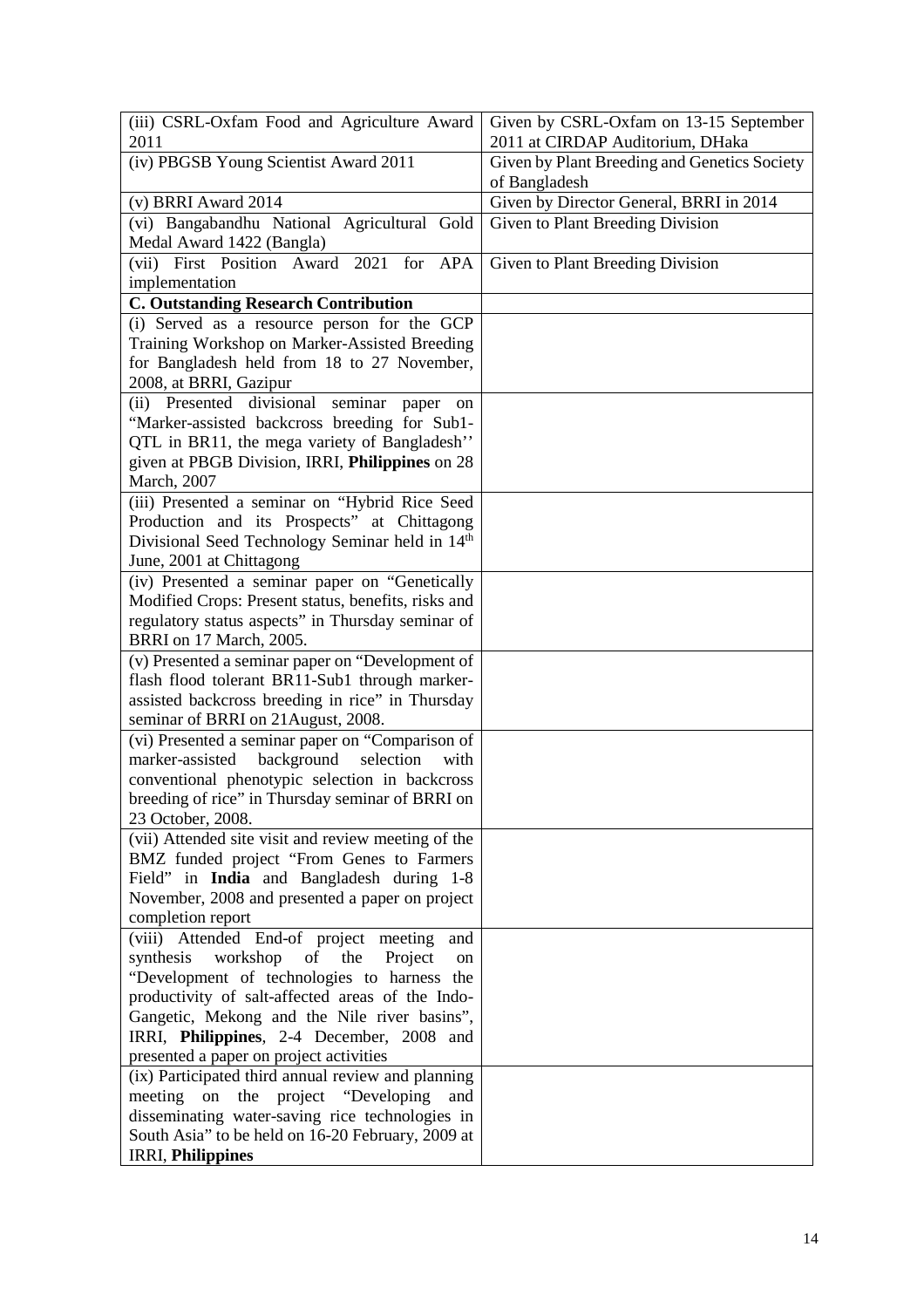| Agriculture",<br>"International<br>Journal<br>of<br>Bioresearch" and SABRAO<br>(xi) Attended International Conference on "Global<br>Climate Change and its effects on Agriculture"<br>held on 25-30 August, 2008 at Dhaka, Bangladesh<br>(xii) Presented<br>"Validating<br>seminar<br>a a<br>on<br>Efficiency<br>of Recombinant<br>Selection<br>and<br>Development of Backcross Recombinant Lines<br>through Marker-Assisted Breeding in Rice" at<br>BRRI, Gazipur on 21 <sup>st</sup> January, 2010<br>(xiii) Attended 14 <sup>th</sup> Australian Plant Breeding and<br>SABRAO Conference at Cairns, Australia on 10-<br>14 August, 2009<br>(xiv) Attended completion workshop of the ADB-<br>funded project: Developing and Disseminating<br>Water-Saving Rice Technologies in South Asia" at<br>Kathmandu, Nepal during 16-17 December, 2009<br>(xv) Attended submergence and salinity outputs<br>and breeding networks meetings and a workshop<br>on PVS in Lucknow, India during 9-11 March,<br>2010.<br>(xv) Attended Annual Review and Planning<br>Workshop of the BMGF funded project "Stress"<br>Tolerant Rice for Africa and South Asia<br>(STRASA) on 9-11 April 2013 at New Delhi,<br>India<br>(xvi) Study tour on "Agriculture and Climate<br>Change" in Thailand during 02-07 June 2013<br>(xvii) Participated in "the 7 <sup>th</sup> International Rice<br>Genetics Symposium (RG7))" in Philippines<br>during 05-07 November 2013<br>(xviii) Attended workshop on "Rice Breeders<br>Expert Elicitation" in Philippines during 20-21<br>November 2014<br>(xix) Attended inception meeting of the $2nd$ phase<br>of ADB Water Saving Project in Nepal during 08-<br>11 December 2014<br>(xx) Attended experience sharing exposure visit in<br>IRRI, Philippines for having experience on TRB-<br>IRRI project during 10-15 April 2016.<br>(xxi) Attended Annual Review And Planning<br>Meeting of STRASA project in New Delhi, India<br>during 30 April to 02 May 2017<br>(xxii) Attended Workshop On 'Transformative<br>Rice Breeding: An Initiative to Modernize<br>Breeding' in ICRISAT, Hyderabad, India during<br>26-27 October 2017<br>6 <sup>th</sup><br>National Workshop<br>Attended<br>(xxiii)<br>of<br>Bioinformatics for Sustainable Development in<br>Agriculture, Health and Environment at BRRI,<br>Bangladesh during 13-14 December, 2017 |                                           |  |
|---------------------------------------------------------------------------------------------------------------------------------------------------------------------------------------------------------------------------------------------------------------------------------------------------------------------------------------------------------------------------------------------------------------------------------------------------------------------------------------------------------------------------------------------------------------------------------------------------------------------------------------------------------------------------------------------------------------------------------------------------------------------------------------------------------------------------------------------------------------------------------------------------------------------------------------------------------------------------------------------------------------------------------------------------------------------------------------------------------------------------------------------------------------------------------------------------------------------------------------------------------------------------------------------------------------------------------------------------------------------------------------------------------------------------------------------------------------------------------------------------------------------------------------------------------------------------------------------------------------------------------------------------------------------------------------------------------------------------------------------------------------------------------------------------------------------------------------------------------------------------------------------------------------------------------------------------------------------------------------------------------------------------------------------------------------------------------------------------------------------------------------------------------------------------------------------------------------------------------------------------------------------------------------------------------------------------------------------------------------------------|-------------------------------------------|--|
|                                                                                                                                                                                                                                                                                                                                                                                                                                                                                                                                                                                                                                                                                                                                                                                                                                                                                                                                                                                                                                                                                                                                                                                                                                                                                                                                                                                                                                                                                                                                                                                                                                                                                                                                                                                                                                                                                                                                                                                                                                                                                                                                                                                                                                                                                                                                                                           | (x) Reviewer of the Journal "Eco-friendly |  |
|                                                                                                                                                                                                                                                                                                                                                                                                                                                                                                                                                                                                                                                                                                                                                                                                                                                                                                                                                                                                                                                                                                                                                                                                                                                                                                                                                                                                                                                                                                                                                                                                                                                                                                                                                                                                                                                                                                                                                                                                                                                                                                                                                                                                                                                                                                                                                                           |                                           |  |
|                                                                                                                                                                                                                                                                                                                                                                                                                                                                                                                                                                                                                                                                                                                                                                                                                                                                                                                                                                                                                                                                                                                                                                                                                                                                                                                                                                                                                                                                                                                                                                                                                                                                                                                                                                                                                                                                                                                                                                                                                                                                                                                                                                                                                                                                                                                                                                           |                                           |  |
|                                                                                                                                                                                                                                                                                                                                                                                                                                                                                                                                                                                                                                                                                                                                                                                                                                                                                                                                                                                                                                                                                                                                                                                                                                                                                                                                                                                                                                                                                                                                                                                                                                                                                                                                                                                                                                                                                                                                                                                                                                                                                                                                                                                                                                                                                                                                                                           |                                           |  |
|                                                                                                                                                                                                                                                                                                                                                                                                                                                                                                                                                                                                                                                                                                                                                                                                                                                                                                                                                                                                                                                                                                                                                                                                                                                                                                                                                                                                                                                                                                                                                                                                                                                                                                                                                                                                                                                                                                                                                                                                                                                                                                                                                                                                                                                                                                                                                                           |                                           |  |
|                                                                                                                                                                                                                                                                                                                                                                                                                                                                                                                                                                                                                                                                                                                                                                                                                                                                                                                                                                                                                                                                                                                                                                                                                                                                                                                                                                                                                                                                                                                                                                                                                                                                                                                                                                                                                                                                                                                                                                                                                                                                                                                                                                                                                                                                                                                                                                           |                                           |  |
|                                                                                                                                                                                                                                                                                                                                                                                                                                                                                                                                                                                                                                                                                                                                                                                                                                                                                                                                                                                                                                                                                                                                                                                                                                                                                                                                                                                                                                                                                                                                                                                                                                                                                                                                                                                                                                                                                                                                                                                                                                                                                                                                                                                                                                                                                                                                                                           |                                           |  |
|                                                                                                                                                                                                                                                                                                                                                                                                                                                                                                                                                                                                                                                                                                                                                                                                                                                                                                                                                                                                                                                                                                                                                                                                                                                                                                                                                                                                                                                                                                                                                                                                                                                                                                                                                                                                                                                                                                                                                                                                                                                                                                                                                                                                                                                                                                                                                                           |                                           |  |
|                                                                                                                                                                                                                                                                                                                                                                                                                                                                                                                                                                                                                                                                                                                                                                                                                                                                                                                                                                                                                                                                                                                                                                                                                                                                                                                                                                                                                                                                                                                                                                                                                                                                                                                                                                                                                                                                                                                                                                                                                                                                                                                                                                                                                                                                                                                                                                           |                                           |  |
|                                                                                                                                                                                                                                                                                                                                                                                                                                                                                                                                                                                                                                                                                                                                                                                                                                                                                                                                                                                                                                                                                                                                                                                                                                                                                                                                                                                                                                                                                                                                                                                                                                                                                                                                                                                                                                                                                                                                                                                                                                                                                                                                                                                                                                                                                                                                                                           |                                           |  |
|                                                                                                                                                                                                                                                                                                                                                                                                                                                                                                                                                                                                                                                                                                                                                                                                                                                                                                                                                                                                                                                                                                                                                                                                                                                                                                                                                                                                                                                                                                                                                                                                                                                                                                                                                                                                                                                                                                                                                                                                                                                                                                                                                                                                                                                                                                                                                                           |                                           |  |
|                                                                                                                                                                                                                                                                                                                                                                                                                                                                                                                                                                                                                                                                                                                                                                                                                                                                                                                                                                                                                                                                                                                                                                                                                                                                                                                                                                                                                                                                                                                                                                                                                                                                                                                                                                                                                                                                                                                                                                                                                                                                                                                                                                                                                                                                                                                                                                           |                                           |  |
|                                                                                                                                                                                                                                                                                                                                                                                                                                                                                                                                                                                                                                                                                                                                                                                                                                                                                                                                                                                                                                                                                                                                                                                                                                                                                                                                                                                                                                                                                                                                                                                                                                                                                                                                                                                                                                                                                                                                                                                                                                                                                                                                                                                                                                                                                                                                                                           |                                           |  |
|                                                                                                                                                                                                                                                                                                                                                                                                                                                                                                                                                                                                                                                                                                                                                                                                                                                                                                                                                                                                                                                                                                                                                                                                                                                                                                                                                                                                                                                                                                                                                                                                                                                                                                                                                                                                                                                                                                                                                                                                                                                                                                                                                                                                                                                                                                                                                                           |                                           |  |
|                                                                                                                                                                                                                                                                                                                                                                                                                                                                                                                                                                                                                                                                                                                                                                                                                                                                                                                                                                                                                                                                                                                                                                                                                                                                                                                                                                                                                                                                                                                                                                                                                                                                                                                                                                                                                                                                                                                                                                                                                                                                                                                                                                                                                                                                                                                                                                           |                                           |  |
|                                                                                                                                                                                                                                                                                                                                                                                                                                                                                                                                                                                                                                                                                                                                                                                                                                                                                                                                                                                                                                                                                                                                                                                                                                                                                                                                                                                                                                                                                                                                                                                                                                                                                                                                                                                                                                                                                                                                                                                                                                                                                                                                                                                                                                                                                                                                                                           |                                           |  |
|                                                                                                                                                                                                                                                                                                                                                                                                                                                                                                                                                                                                                                                                                                                                                                                                                                                                                                                                                                                                                                                                                                                                                                                                                                                                                                                                                                                                                                                                                                                                                                                                                                                                                                                                                                                                                                                                                                                                                                                                                                                                                                                                                                                                                                                                                                                                                                           |                                           |  |
|                                                                                                                                                                                                                                                                                                                                                                                                                                                                                                                                                                                                                                                                                                                                                                                                                                                                                                                                                                                                                                                                                                                                                                                                                                                                                                                                                                                                                                                                                                                                                                                                                                                                                                                                                                                                                                                                                                                                                                                                                                                                                                                                                                                                                                                                                                                                                                           |                                           |  |
|                                                                                                                                                                                                                                                                                                                                                                                                                                                                                                                                                                                                                                                                                                                                                                                                                                                                                                                                                                                                                                                                                                                                                                                                                                                                                                                                                                                                                                                                                                                                                                                                                                                                                                                                                                                                                                                                                                                                                                                                                                                                                                                                                                                                                                                                                                                                                                           |                                           |  |
|                                                                                                                                                                                                                                                                                                                                                                                                                                                                                                                                                                                                                                                                                                                                                                                                                                                                                                                                                                                                                                                                                                                                                                                                                                                                                                                                                                                                                                                                                                                                                                                                                                                                                                                                                                                                                                                                                                                                                                                                                                                                                                                                                                                                                                                                                                                                                                           |                                           |  |
|                                                                                                                                                                                                                                                                                                                                                                                                                                                                                                                                                                                                                                                                                                                                                                                                                                                                                                                                                                                                                                                                                                                                                                                                                                                                                                                                                                                                                                                                                                                                                                                                                                                                                                                                                                                                                                                                                                                                                                                                                                                                                                                                                                                                                                                                                                                                                                           |                                           |  |
|                                                                                                                                                                                                                                                                                                                                                                                                                                                                                                                                                                                                                                                                                                                                                                                                                                                                                                                                                                                                                                                                                                                                                                                                                                                                                                                                                                                                                                                                                                                                                                                                                                                                                                                                                                                                                                                                                                                                                                                                                                                                                                                                                                                                                                                                                                                                                                           |                                           |  |
|                                                                                                                                                                                                                                                                                                                                                                                                                                                                                                                                                                                                                                                                                                                                                                                                                                                                                                                                                                                                                                                                                                                                                                                                                                                                                                                                                                                                                                                                                                                                                                                                                                                                                                                                                                                                                                                                                                                                                                                                                                                                                                                                                                                                                                                                                                                                                                           |                                           |  |
|                                                                                                                                                                                                                                                                                                                                                                                                                                                                                                                                                                                                                                                                                                                                                                                                                                                                                                                                                                                                                                                                                                                                                                                                                                                                                                                                                                                                                                                                                                                                                                                                                                                                                                                                                                                                                                                                                                                                                                                                                                                                                                                                                                                                                                                                                                                                                                           |                                           |  |
|                                                                                                                                                                                                                                                                                                                                                                                                                                                                                                                                                                                                                                                                                                                                                                                                                                                                                                                                                                                                                                                                                                                                                                                                                                                                                                                                                                                                                                                                                                                                                                                                                                                                                                                                                                                                                                                                                                                                                                                                                                                                                                                                                                                                                                                                                                                                                                           |                                           |  |
|                                                                                                                                                                                                                                                                                                                                                                                                                                                                                                                                                                                                                                                                                                                                                                                                                                                                                                                                                                                                                                                                                                                                                                                                                                                                                                                                                                                                                                                                                                                                                                                                                                                                                                                                                                                                                                                                                                                                                                                                                                                                                                                                                                                                                                                                                                                                                                           |                                           |  |
|                                                                                                                                                                                                                                                                                                                                                                                                                                                                                                                                                                                                                                                                                                                                                                                                                                                                                                                                                                                                                                                                                                                                                                                                                                                                                                                                                                                                                                                                                                                                                                                                                                                                                                                                                                                                                                                                                                                                                                                                                                                                                                                                                                                                                                                                                                                                                                           |                                           |  |
|                                                                                                                                                                                                                                                                                                                                                                                                                                                                                                                                                                                                                                                                                                                                                                                                                                                                                                                                                                                                                                                                                                                                                                                                                                                                                                                                                                                                                                                                                                                                                                                                                                                                                                                                                                                                                                                                                                                                                                                                                                                                                                                                                                                                                                                                                                                                                                           |                                           |  |
|                                                                                                                                                                                                                                                                                                                                                                                                                                                                                                                                                                                                                                                                                                                                                                                                                                                                                                                                                                                                                                                                                                                                                                                                                                                                                                                                                                                                                                                                                                                                                                                                                                                                                                                                                                                                                                                                                                                                                                                                                                                                                                                                                                                                                                                                                                                                                                           |                                           |  |
|                                                                                                                                                                                                                                                                                                                                                                                                                                                                                                                                                                                                                                                                                                                                                                                                                                                                                                                                                                                                                                                                                                                                                                                                                                                                                                                                                                                                                                                                                                                                                                                                                                                                                                                                                                                                                                                                                                                                                                                                                                                                                                                                                                                                                                                                                                                                                                           |                                           |  |
|                                                                                                                                                                                                                                                                                                                                                                                                                                                                                                                                                                                                                                                                                                                                                                                                                                                                                                                                                                                                                                                                                                                                                                                                                                                                                                                                                                                                                                                                                                                                                                                                                                                                                                                                                                                                                                                                                                                                                                                                                                                                                                                                                                                                                                                                                                                                                                           |                                           |  |
|                                                                                                                                                                                                                                                                                                                                                                                                                                                                                                                                                                                                                                                                                                                                                                                                                                                                                                                                                                                                                                                                                                                                                                                                                                                                                                                                                                                                                                                                                                                                                                                                                                                                                                                                                                                                                                                                                                                                                                                                                                                                                                                                                                                                                                                                                                                                                                           |                                           |  |
|                                                                                                                                                                                                                                                                                                                                                                                                                                                                                                                                                                                                                                                                                                                                                                                                                                                                                                                                                                                                                                                                                                                                                                                                                                                                                                                                                                                                                                                                                                                                                                                                                                                                                                                                                                                                                                                                                                                                                                                                                                                                                                                                                                                                                                                                                                                                                                           |                                           |  |
|                                                                                                                                                                                                                                                                                                                                                                                                                                                                                                                                                                                                                                                                                                                                                                                                                                                                                                                                                                                                                                                                                                                                                                                                                                                                                                                                                                                                                                                                                                                                                                                                                                                                                                                                                                                                                                                                                                                                                                                                                                                                                                                                                                                                                                                                                                                                                                           |                                           |  |
|                                                                                                                                                                                                                                                                                                                                                                                                                                                                                                                                                                                                                                                                                                                                                                                                                                                                                                                                                                                                                                                                                                                                                                                                                                                                                                                                                                                                                                                                                                                                                                                                                                                                                                                                                                                                                                                                                                                                                                                                                                                                                                                                                                                                                                                                                                                                                                           |                                           |  |
|                                                                                                                                                                                                                                                                                                                                                                                                                                                                                                                                                                                                                                                                                                                                                                                                                                                                                                                                                                                                                                                                                                                                                                                                                                                                                                                                                                                                                                                                                                                                                                                                                                                                                                                                                                                                                                                                                                                                                                                                                                                                                                                                                                                                                                                                                                                                                                           |                                           |  |
|                                                                                                                                                                                                                                                                                                                                                                                                                                                                                                                                                                                                                                                                                                                                                                                                                                                                                                                                                                                                                                                                                                                                                                                                                                                                                                                                                                                                                                                                                                                                                                                                                                                                                                                                                                                                                                                                                                                                                                                                                                                                                                                                                                                                                                                                                                                                                                           |                                           |  |
|                                                                                                                                                                                                                                                                                                                                                                                                                                                                                                                                                                                                                                                                                                                                                                                                                                                                                                                                                                                                                                                                                                                                                                                                                                                                                                                                                                                                                                                                                                                                                                                                                                                                                                                                                                                                                                                                                                                                                                                                                                                                                                                                                                                                                                                                                                                                                                           |                                           |  |
|                                                                                                                                                                                                                                                                                                                                                                                                                                                                                                                                                                                                                                                                                                                                                                                                                                                                                                                                                                                                                                                                                                                                                                                                                                                                                                                                                                                                                                                                                                                                                                                                                                                                                                                                                                                                                                                                                                                                                                                                                                                                                                                                                                                                                                                                                                                                                                           |                                           |  |
|                                                                                                                                                                                                                                                                                                                                                                                                                                                                                                                                                                                                                                                                                                                                                                                                                                                                                                                                                                                                                                                                                                                                                                                                                                                                                                                                                                                                                                                                                                                                                                                                                                                                                                                                                                                                                                                                                                                                                                                                                                                                                                                                                                                                                                                                                                                                                                           |                                           |  |
|                                                                                                                                                                                                                                                                                                                                                                                                                                                                                                                                                                                                                                                                                                                                                                                                                                                                                                                                                                                                                                                                                                                                                                                                                                                                                                                                                                                                                                                                                                                                                                                                                                                                                                                                                                                                                                                                                                                                                                                                                                                                                                                                                                                                                                                                                                                                                                           |                                           |  |
|                                                                                                                                                                                                                                                                                                                                                                                                                                                                                                                                                                                                                                                                                                                                                                                                                                                                                                                                                                                                                                                                                                                                                                                                                                                                                                                                                                                                                                                                                                                                                                                                                                                                                                                                                                                                                                                                                                                                                                                                                                                                                                                                                                                                                                                                                                                                                                           |                                           |  |
|                                                                                                                                                                                                                                                                                                                                                                                                                                                                                                                                                                                                                                                                                                                                                                                                                                                                                                                                                                                                                                                                                                                                                                                                                                                                                                                                                                                                                                                                                                                                                                                                                                                                                                                                                                                                                                                                                                                                                                                                                                                                                                                                                                                                                                                                                                                                                                           |                                           |  |
|                                                                                                                                                                                                                                                                                                                                                                                                                                                                                                                                                                                                                                                                                                                                                                                                                                                                                                                                                                                                                                                                                                                                                                                                                                                                                                                                                                                                                                                                                                                                                                                                                                                                                                                                                                                                                                                                                                                                                                                                                                                                                                                                                                                                                                                                                                                                                                           |                                           |  |
|                                                                                                                                                                                                                                                                                                                                                                                                                                                                                                                                                                                                                                                                                                                                                                                                                                                                                                                                                                                                                                                                                                                                                                                                                                                                                                                                                                                                                                                                                                                                                                                                                                                                                                                                                                                                                                                                                                                                                                                                                                                                                                                                                                                                                                                                                                                                                                           |                                           |  |
|                                                                                                                                                                                                                                                                                                                                                                                                                                                                                                                                                                                                                                                                                                                                                                                                                                                                                                                                                                                                                                                                                                                                                                                                                                                                                                                                                                                                                                                                                                                                                                                                                                                                                                                                                                                                                                                                                                                                                                                                                                                                                                                                                                                                                                                                                                                                                                           |                                           |  |
|                                                                                                                                                                                                                                                                                                                                                                                                                                                                                                                                                                                                                                                                                                                                                                                                                                                                                                                                                                                                                                                                                                                                                                                                                                                                                                                                                                                                                                                                                                                                                                                                                                                                                                                                                                                                                                                                                                                                                                                                                                                                                                                                                                                                                                                                                                                                                                           |                                           |  |
|                                                                                                                                                                                                                                                                                                                                                                                                                                                                                                                                                                                                                                                                                                                                                                                                                                                                                                                                                                                                                                                                                                                                                                                                                                                                                                                                                                                                                                                                                                                                                                                                                                                                                                                                                                                                                                                                                                                                                                                                                                                                                                                                                                                                                                                                                                                                                                           |                                           |  |
|                                                                                                                                                                                                                                                                                                                                                                                                                                                                                                                                                                                                                                                                                                                                                                                                                                                                                                                                                                                                                                                                                                                                                                                                                                                                                                                                                                                                                                                                                                                                                                                                                                                                                                                                                                                                                                                                                                                                                                                                                                                                                                                                                                                                                                                                                                                                                                           |                                           |  |
|                                                                                                                                                                                                                                                                                                                                                                                                                                                                                                                                                                                                                                                                                                                                                                                                                                                                                                                                                                                                                                                                                                                                                                                                                                                                                                                                                                                                                                                                                                                                                                                                                                                                                                                                                                                                                                                                                                                                                                                                                                                                                                                                                                                                                                                                                                                                                                           |                                           |  |
|                                                                                                                                                                                                                                                                                                                                                                                                                                                                                                                                                                                                                                                                                                                                                                                                                                                                                                                                                                                                                                                                                                                                                                                                                                                                                                                                                                                                                                                                                                                                                                                                                                                                                                                                                                                                                                                                                                                                                                                                                                                                                                                                                                                                                                                                                                                                                                           |                                           |  |
|                                                                                                                                                                                                                                                                                                                                                                                                                                                                                                                                                                                                                                                                                                                                                                                                                                                                                                                                                                                                                                                                                                                                                                                                                                                                                                                                                                                                                                                                                                                                                                                                                                                                                                                                                                                                                                                                                                                                                                                                                                                                                                                                                                                                                                                                                                                                                                           |                                           |  |
|                                                                                                                                                                                                                                                                                                                                                                                                                                                                                                                                                                                                                                                                                                                                                                                                                                                                                                                                                                                                                                                                                                                                                                                                                                                                                                                                                                                                                                                                                                                                                                                                                                                                                                                                                                                                                                                                                                                                                                                                                                                                                                                                                                                                                                                                                                                                                                           |                                           |  |
|                                                                                                                                                                                                                                                                                                                                                                                                                                                                                                                                                                                                                                                                                                                                                                                                                                                                                                                                                                                                                                                                                                                                                                                                                                                                                                                                                                                                                                                                                                                                                                                                                                                                                                                                                                                                                                                                                                                                                                                                                                                                                                                                                                                                                                                                                                                                                                           |                                           |  |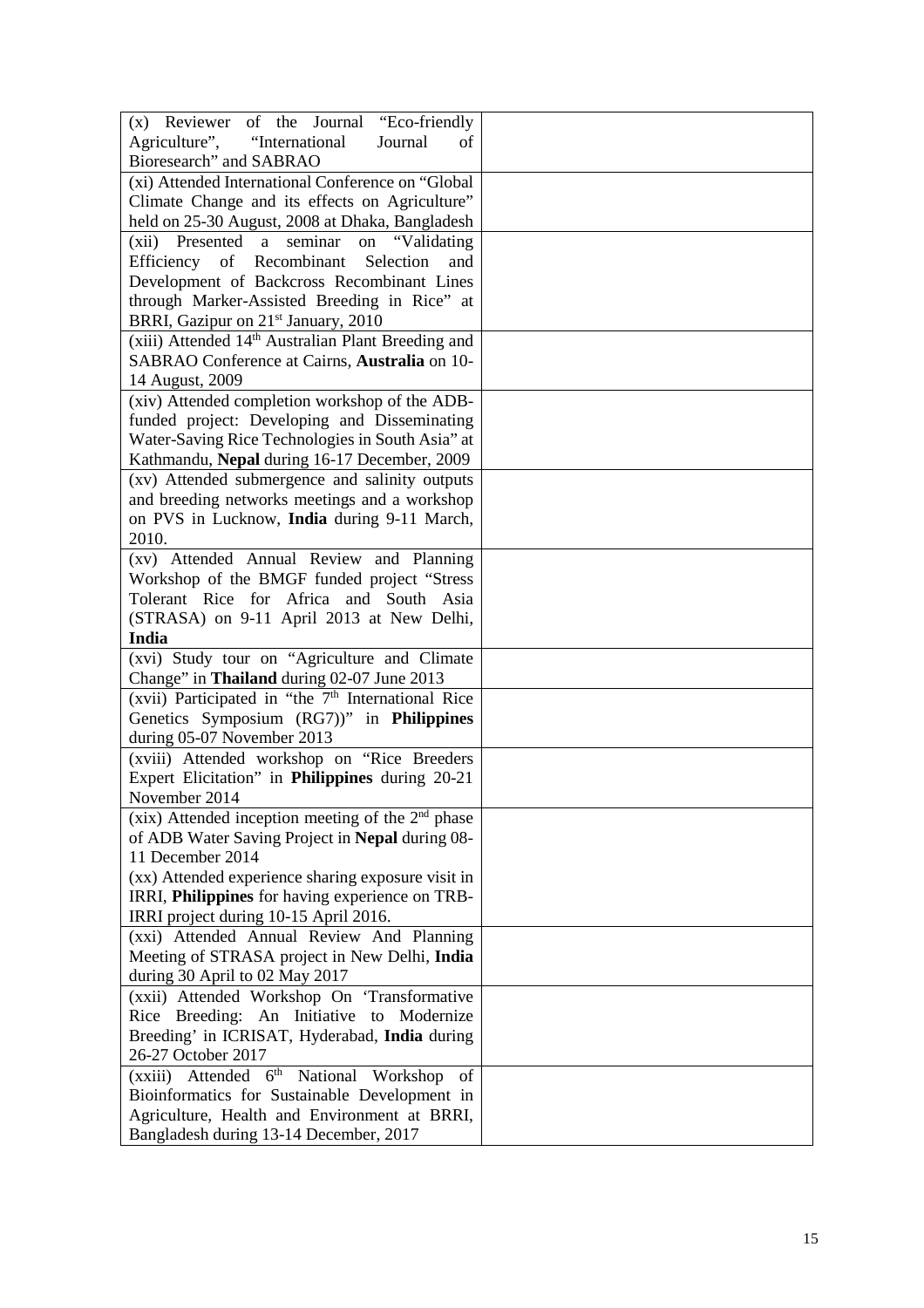| (xxiv) Attended Annual Review And Planning             |                                     |
|--------------------------------------------------------|-------------------------------------|
| Meeting of STRASA project in New Delhi, India          |                                     |
| during 30 April to 03 May 2018                         |                                     |
| (xxv) Attended TRB Workshop at IGKV, Raipur,           |                                     |
| India during 08-10 October 2018                        |                                     |
| (xxvi) Study tour on Transforming<br>Rice              |                                     |
| Breeding' at <b>Philippines</b> during 21-27 July 2019 |                                     |
| (xxvii) Served as a resource person in the training    |                                     |
| workshop on 'Application of Bioinformatics in          |                                     |
| Rice Improvement' during 14-24 January 2020 at         |                                     |
| <b>BRRI, Gazipur</b>                                   |                                     |
| <b>B.</b> Outstanding performance                      |                                     |
| (i) First position with Distinction in Rice            | Held in BRRI, Gazipur               |
| Production, Communication<br>Office<br>and             |                                     |
| <b>Management Training</b>                             |                                     |
| (ii) Highest Grade Point with First Class in MS in     | On-Deputation from BAU, Mymensingh  |
| Genetics and Plant Breeding                            |                                     |
| (iii) First class with Third Position in B. Sc. Ag.    | Bangladesh Agricultural University, |
| examination                                            | Mymensingh                          |

# **List of Project Activities:**

- 1. Principal Investigator of the Project "Stress Tolerant Rice for the Poor Farmers in South Asia and Africa (STRASA)" (Sub-Component: Submergence) funded by BMGF
- 2. Principal Investigator of the Project "Development and Dissemination of Water Saving Rice Technologies in South Asia" funded by ADB
- 3. Principal Investigator of the Project "Improvement of rice varieties/breeding lines for low water availability in South and Southeast Asia" funded by UKM, Malaysia
- 4. Principal Investigator of the Project "Pyramiding Bacterial Blight Resistant Genes into the Genetic Background of BR11-Derived Submergence Tolerant Rice Lines" funded by GOB and WB
- 5. Principal Investigator of the Project "Development of Rice Varieties with Enhanced Submergence Tolerance through Marker Assisted Breeding" funded by USDA
- 6. Project Manager of "Integrated Agricultural Productivity Project-BRRI Component" funded by GOB and GAFSP.
- 7. Acting as Collaborative Research Fellow under TRB-BRRI Project since 01 February 2016.
- 8. Acting as Coordinator of AGGRi Alliance project funded by IRRI
- 9. Acting as Coordinator of NATP2 Project 'DNA marker-assisted breeding for producing highly stress tolerant elite rice varieties for coastal Bangladesh by introgression of multiple salt tolerance loci (QTLs) into commercial cultivars'
- 10. Acting as Member Secretary of BRRI-TRB Phase 2 Project.

**Computer literacy and software proficiency:** Microsoft Office, Windows, Photo-editing, Conventional and Molecular Biometrical soft-wares viz. Power Marker 3.25, GGT 2.0, NTSYSPC2.2, QGENE, QTL Cartographer, Map Manager QTX, AlphaEaseFC5.0, Flapjack, Tassel-5, Galaxy Pipeline etc.

# **Language Proficiency:**

- 1. Bengali ( Mother Language)
- 2. English (Excellent in speaking, writing, and reading )

# **Membership of Professional Societies:**

- 1. Member, Agriculturist Institution of Bangladesh
- 2. Member, Plant Breeding and Genetics Society of Bangladesh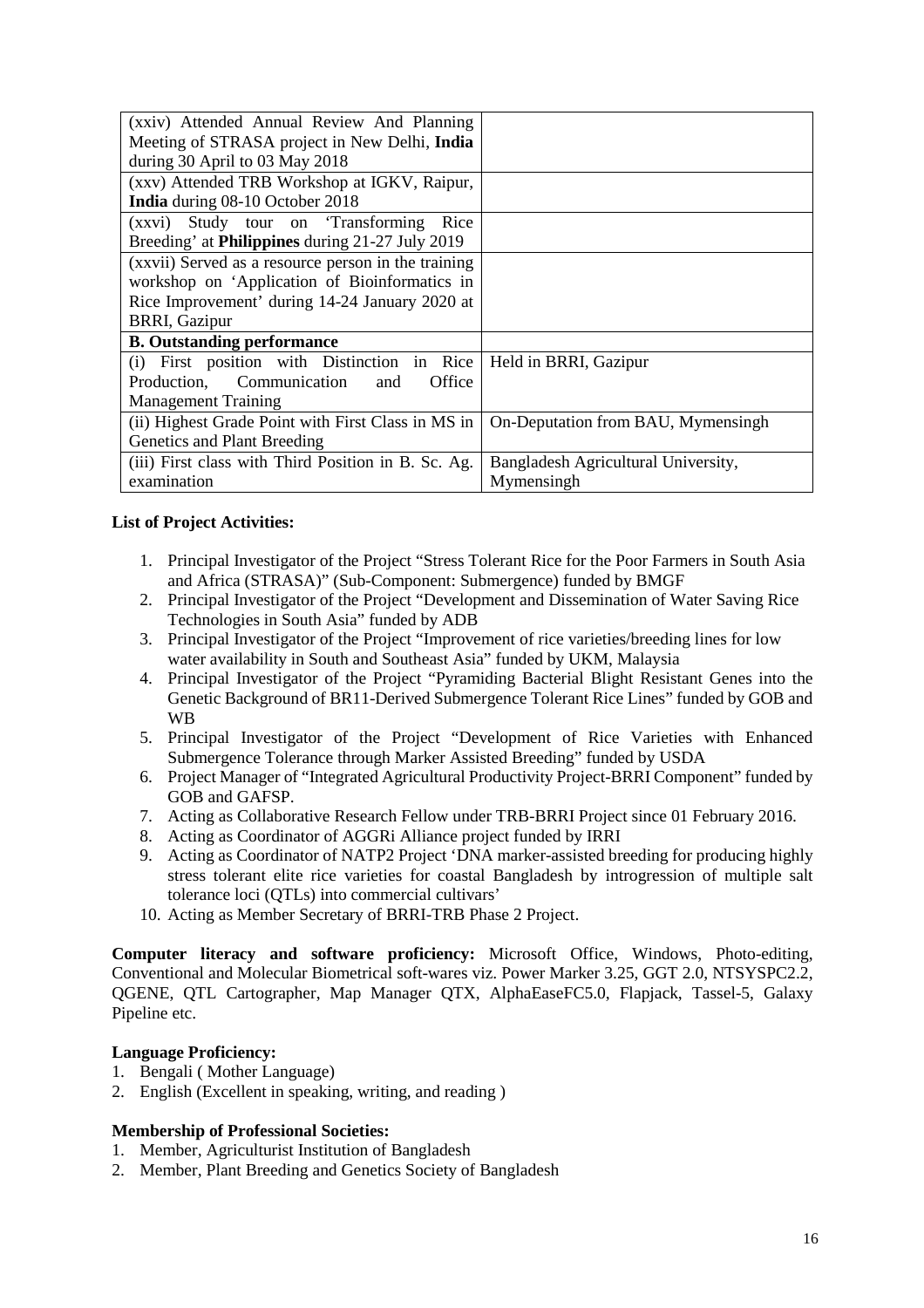- 3. Member, SABRAO
- 4. Member BRRISA